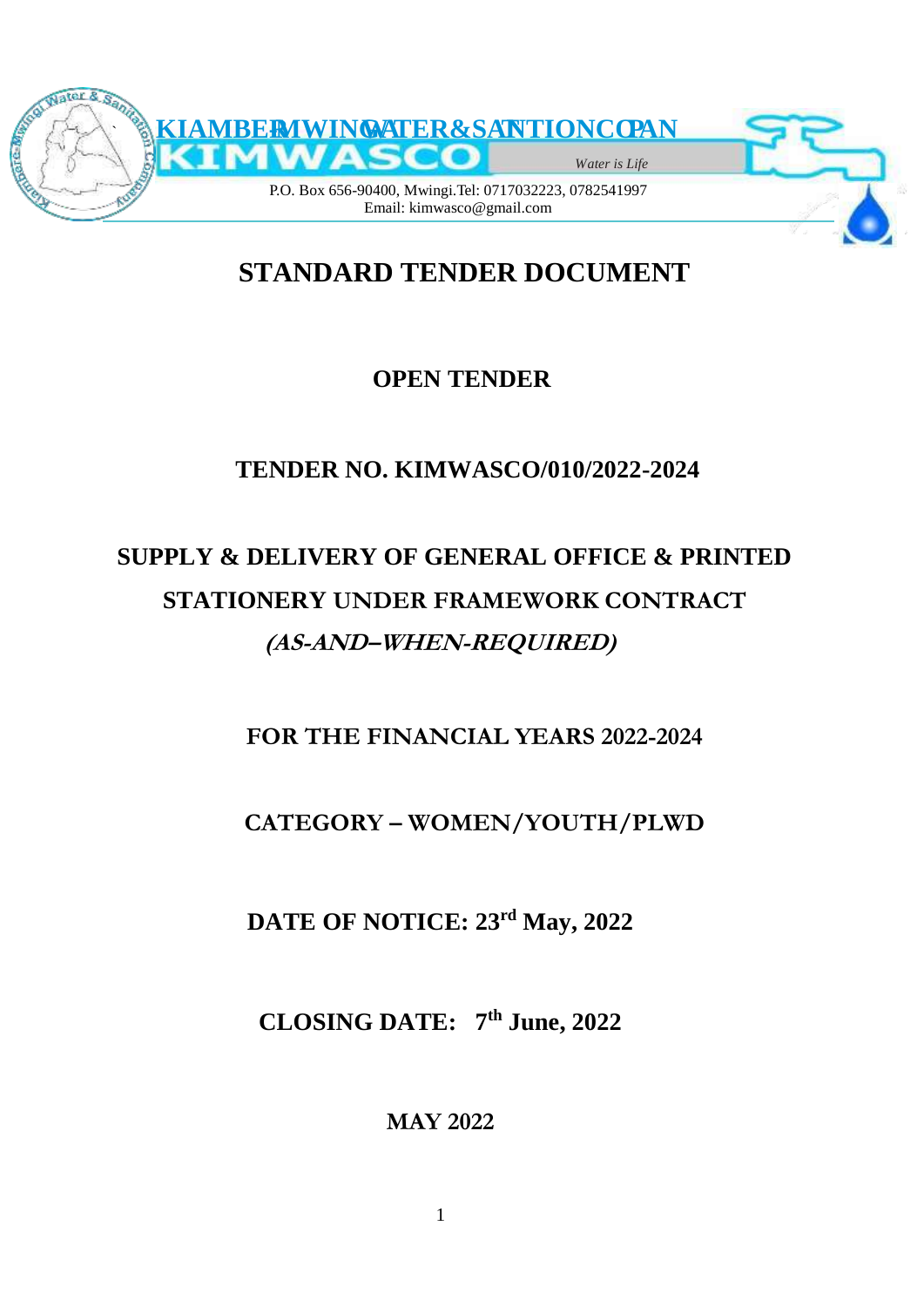#### **INTRODUCTION**

- 1.1 This Standard Tender Document has been prepared for use by public entities in Kenya
- 1.2 The following general directions should be observed when using the document.
	- (a) Specific details should be furnished in the Invitation to Tender and in the special conditions of contract. The final documents to be provided to the tenderers should not have blank spaces or give options
	- (b) The Instructions to Tenderers and the general conditions of contract should remain unchanged. Any necessary amendments to these parts should be made through the special conditions of contract and the appendix to instructions to tenderers.
- 1.3 (a) Information contained in the Invitation to Tender shall conform to the data and information in the tender documents to enable potential tenderers to decide whether or not to participate and shall indicate any important tender requirements.
	- (c) The Invitation to tender shall be issued as an advertisement in accordance with the regulations or a letter of invitation addressed to tenderers who have expressed interest following the invitation for expression of interest for which the invited

# **SECTION I INVITATION TO TENDER DATE; 23rd May, 2022**

# *SUPPLY & DELIVERY OF GENERAL OFFICE & PRINTED STATIONERY UNDER FRAMEWORK CONTRACT AS-AND-WHEN-REQUIRED TENDER NO. KIMWASCO/010/2022 - 2024*

Kiambere-Mwingi Water & Sanitation Company invites sealed bids from eligible candidates for supply/provision of the above item/services/works.

- 1.1 Interested eligible candidates may view/obtain the tender document by downloading it from the Kiambere-Mwingi Water & Sanitation Company's website: **[www.kimwasco.co.ke](http://www.kimwasco.co.ke/)**
- 2.0 Completed tender documents are to be enclosed in plain sealed envelopes marked with tender reference number and be deposited in the tender box situated at the **Kiambere-Mwingi Water & Sanitation Company, Mwingi Town Offices, Kenya News Agency building, Kyuso Garissa Road Junction** on or before **7 th June, 2022 at 12:00 noon.**

2.1 Prices quoted should be net inclusive of all taxes and delivery must be in Kenya Shillings and shall remain valid for 120 days from the closing date of the tender.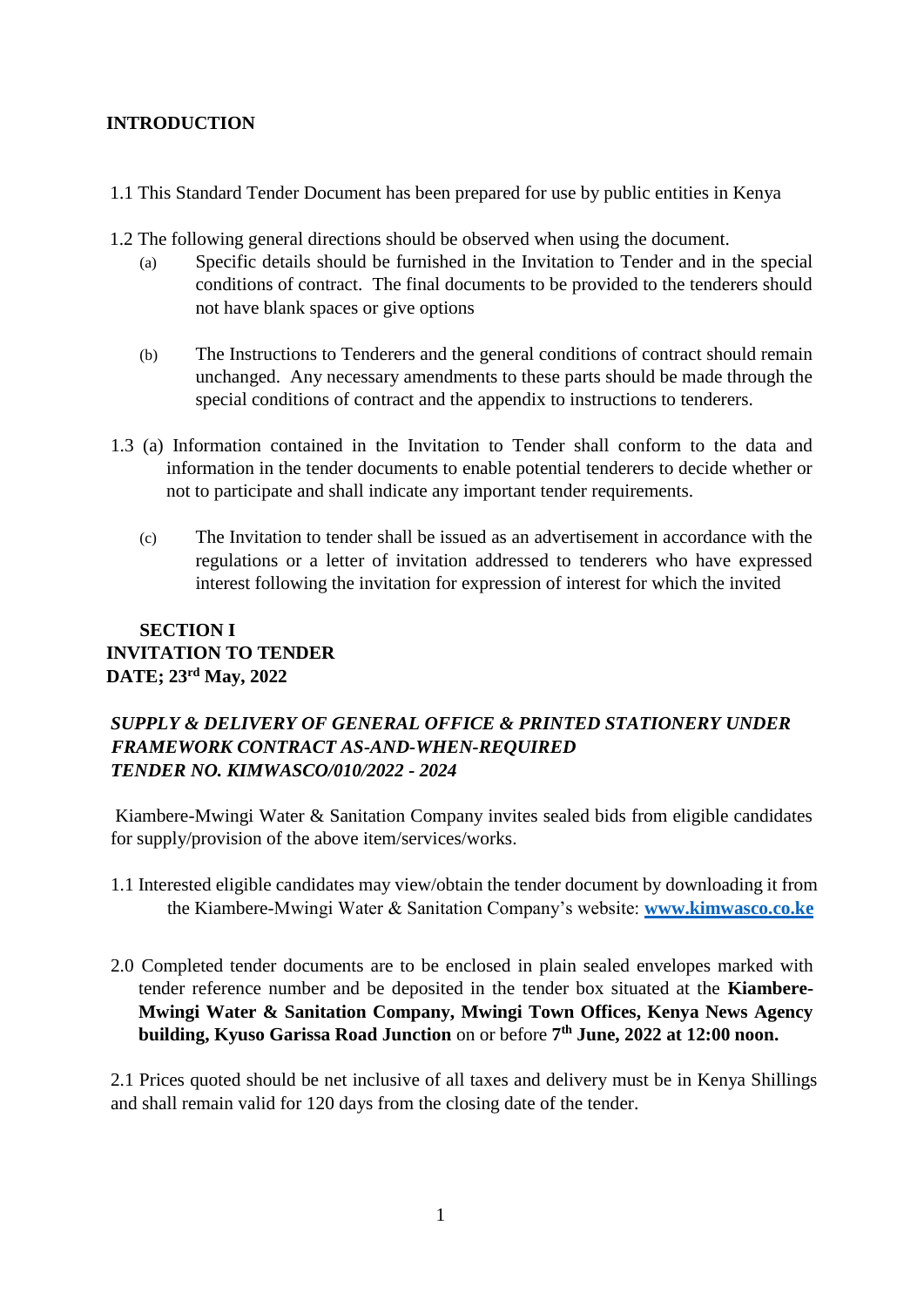2.2 Tenders will be opened immediately thereafter in the presence of the Candidates or their representatives who choose to attend at the address given above.

# **THE MANAGING DIRECTOR KIAMBERE- MWINGI WATER & SANITATION CO. PO BOX 656 – 90400 MWINGI**

#### **SECTION II - INSTRUCTIONS TO TENDERERS**

#### **2.1 Eligible Tenderers**

- 2.1.1 This Invitation for Tenders is open to all tenderers eligible as described in the Invitation to Tender. Successful tenderers shall complete the supply of goods by the intended completion date specified in the Schedule of Requirements Section VI.
- 2.1.2 The procuring entity's employees, committee members, board members and their relative (spouse and children) are not eligible to participate in the tender.
- 2.1.3 Tenderers shall provide the qualification information statement that the tenderer (including all members of a joint venture and subcontractors) is not associated, or have been associated in the past, directly or indirectly, with a firm or any of its affiliates which have been engaged by the Procuring entity to provide consulting services for the preparation of the design, specifications, and other documents to be used for the procurement of the goods under this Invitation for tenders.
- 2.1.4 Tenderers shall not be under a declaration of ineligibility for corrupt and fraudulent practices.

#### **2.2 Eligible Goods**

- 2.2.1 All goods to be supplied under the contract shall have their origin in eligible source countries.
	- 2.2.2 For purposes of this clause, "origin" means the place where the goods are mined, grown, or produced. Goods are produced when, through manufacturing, processing, or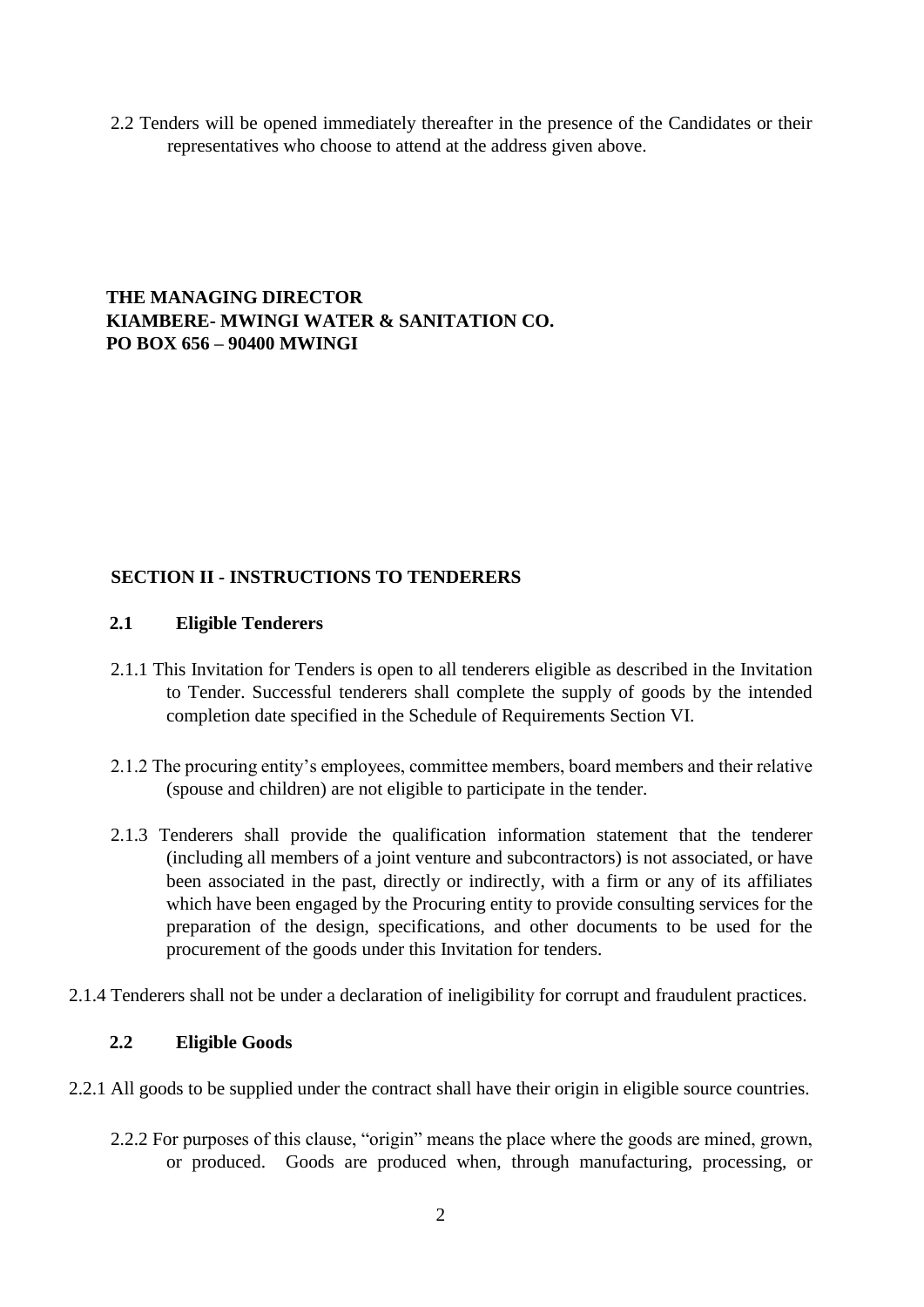substantial and major assembly of components, a commercially-recognized product results that is substantially different in basic characteristics or in purpose or utility from its components

2.2.3 The origin of goods is distinct from the nationality of the tenderer.

#### **2.3 Cost of Tendering**

- 2.3.1 The Tenderer shall bear all costs associated with the preparation and submission of its tender, and the procuring entity, will in no case be responsible or liable for those costs, regardless of the conduct or outcome of the tendering process.
- 2.3.2 All firms found capable of performing the contract satisfactorily in accordance with the set prequalification criteria shall be prequalified.

#### **2.4. The Tender Document**

- 2.4.1 The tender document comprises the documents listed below and addenda issued in accordance with clause 2.6 of these instructions to Tenderers
	- (i) Invitation to Tender
	- (ii) Instructions to tenderers
	- (iii) General Conditions of Contract
	- (iv) Special Conditions of Contract
	- (v) Schedule of requirements
	- (vi) Technical Specifications
	- (vii) Tender Form and Price Schedules
	- (viii) Tender Security Form
	- (ix) Contract Form
	- (x) Performance Security Form
	- (xi) Bank Guarantee for Advance Payment Form
	- (xii) Manufacturer's Authorization Form
	- (xiii) Confidential Business Questionnaire
- 2.4.2 The Tenderer is expected to examine all instructions, forms, terms, and specifications in the tender documents. Failure to furnish all information required by the tender documents or to submit a tender not substantially responsive to the tender documents in every respect will be at the tenderers risk and may result in the rejection of its tender.

#### **2.5 Clarification of Documents**

2.5.1 A prospective tenderer requiring any clarification of the tender document may notify the Procuring entity in writing or by post at the entity's address indicated in the Invitation to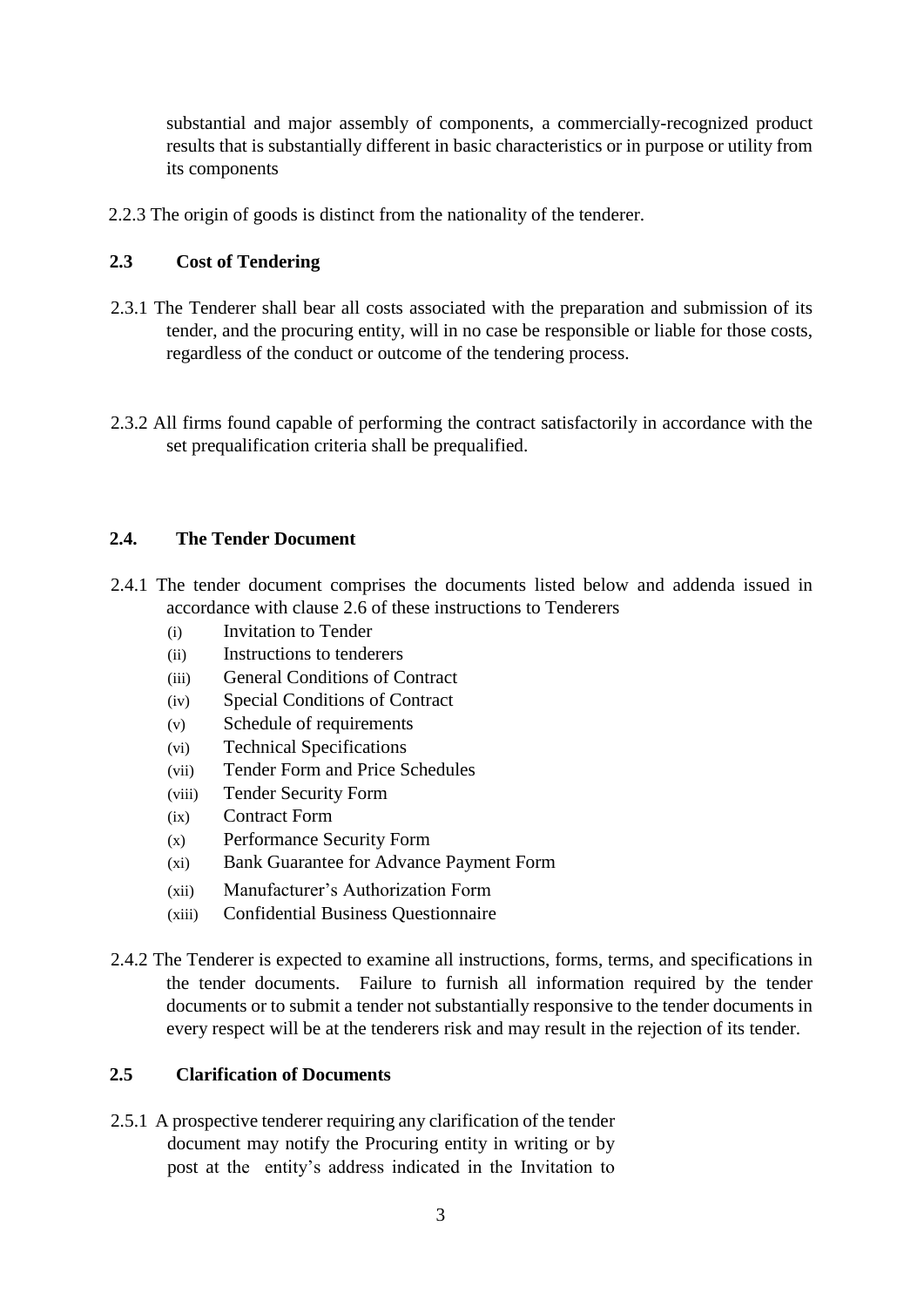Tender. The Procuring entity will respond in writing to any request for clarification of the tender documents, which it receives not later than seven (7) days prior to the deadline for the submission of tenders, prescribed by the procuring entity. Written copies of the Procuring entities response (including an explanation of the query but without identifying the source of inquiry) will be sent to all prospective tenderers that have received the tender document.

2.5.2 The procuring entity shall reply to any clarifications sought by the tenderer within 3 days of receiving the request to enable the tenderer to make timely submission of its tender.

#### **2.6 Amendment of Documents**

- 2.6.1 At any time prior to the deadline for submission of tenders, the Procuring entity, for any reason, whether at its own initiative or in response to a clarification requested by a prospective tenderer, may modify the tender documents by amendment.
- 2.6.2 All prospective candidates that have received the tender documents will be notified of the amendment in writing or by post and will be binding on them.
- 2.6.3 In order to allow prospective tenderers reasonable time in which to take the amendment into account in preparing their tenders, the Procuring entity, at its discretion, may extend the deadline for the submission of tenders.

#### **2.7 Language of Tender**

2.7.1 The tender prepared by the tenderer, as well as all correspondence and documents relating to the tender exchange by the tenderer and the Procuring entity, shall be written in English language, provided that any printed literature furnished by the tenderer may be written in another language provided they are accompanied by an accurate English translation of the relevant passages in which case, for purposes of interpretation of the tender, the English translation shall govern.

#### **2.8 Documents Comprising of Tender**

- 2.8.1 The tender prepared by the tenderers shall comprise the following components (a) a Tender Form and a Price Schedule completed in accordance with paragraph 2.9, 2.10 and 2.11 below
	- (b) documentary evidence established in accordance with paragraph 2.1 that the tenderer is eligible to tender and is qualified to perform the contract if its tender is accepted;
	- (c) documentary evidence established in accordance with paragraph 2.2 that the goods and ancillary services to be supplied by the tenderer are eligible goods and services and conform to the tender documents; and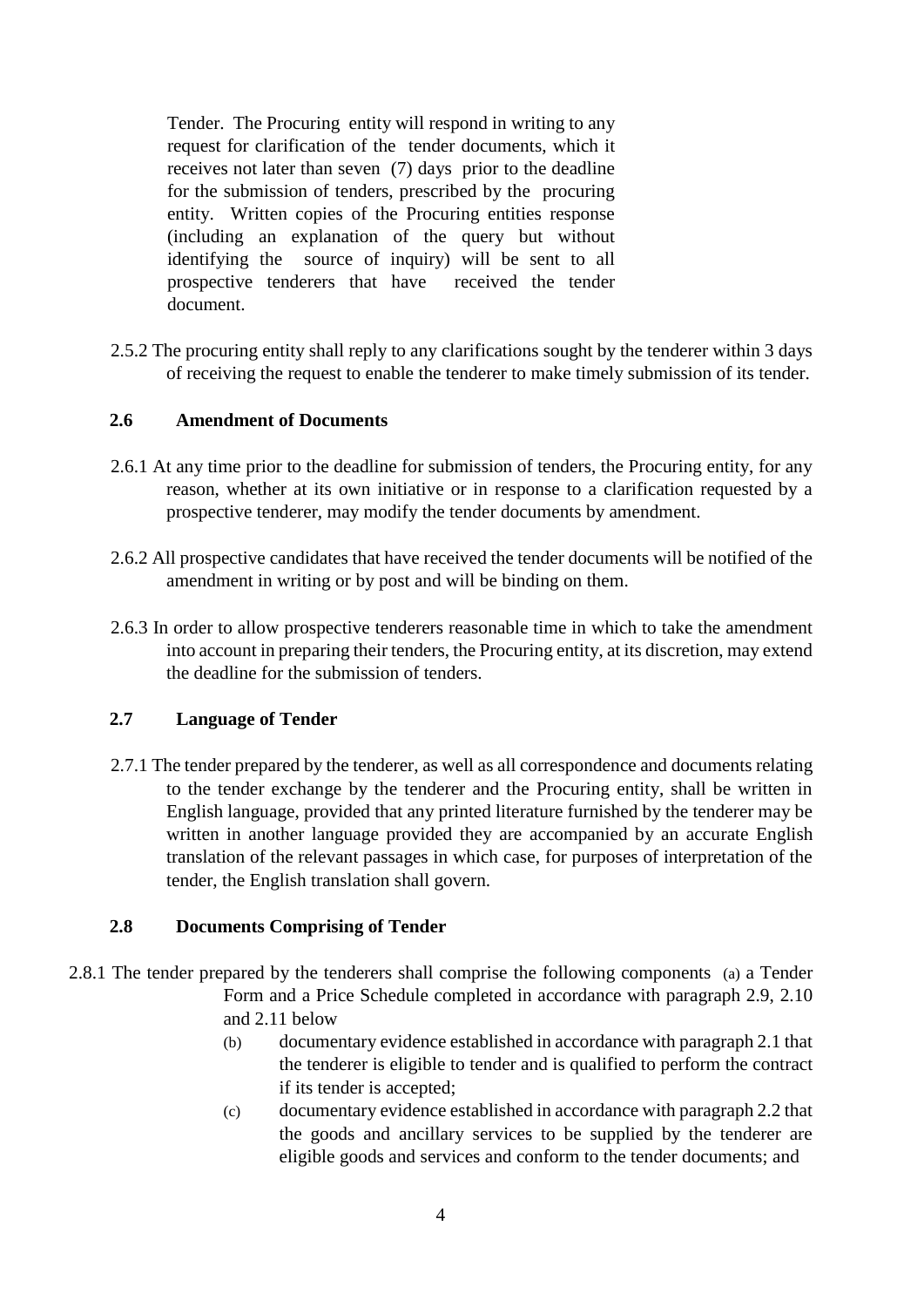(d) tender security furnished in accordance with paragraph 2.14

#### **2.9 Tender Forms**

2.9.1 The tenderer shall complete the Tender Form and the appropriate Price Schedule furnished in the tender documents, indicating the goods to be supplied, a brief description of the goods, their country of origin, quantity, and prices.

# **2.10 Tender Prices**

- 2.10.1 The tenderer shall indicate on the appropriate Price Schedule the unit prices and total tender price of the goods it proposes to supply under the contract
- 2.10.2 Prices indicated on the Price Schedule shall include all costs including taxes, insurances and delivery to the premises of the entity.
- 2.10.3 Prices quoted by the tenderer shall be fixed during the Tender's performance of the contract and not subject to variation on any account. A tender submitted with an adjustable price quotation will be treated as non-responsive and will be rejected, pursuant to paragraph 2.22
- 2.10.4 The validity period of the tender shall be 60 days from the date of opening of the tender.

# **2.11 Tender Currencies**

2.11.1 Prices shall be quoted in Kenya Shillings unless otherwise specified in the Appendix to Instructions to Tenderers.

#### **2.12 Tenderers Eligibility and Qualifications**

- 2.12.1 Pursuant to paragraph 2.1. the tenderer shall furnish, as part of its tender, documents establishing the tenderers eligibility to tender and its qualifications to perform the contract if its tender is accepted.
- 2.12.2The documentary evidence of the tenderers eligibility to tender shall establish to the Procuring entity's satisfaction that the tenderer, at the time of submission of its tender, is from an eligible source country as defined under paragraph 2.1
- 2.12.3The documentary evidence of the tenderers qualifications to perform the contract if its tender is accepted shall be established to the Procuring entity's satisfaction;
	- (a) that, in the case of a tenderer offering to supply goods under the contract which the tenderer did not manufacture or otherwise produce, the tenderer has been duly authorized by the goods' Manufacturer or producer to supply the goods.
	- (b) that the tenderer has the financial, technical, and production capability necessary to perform the contract;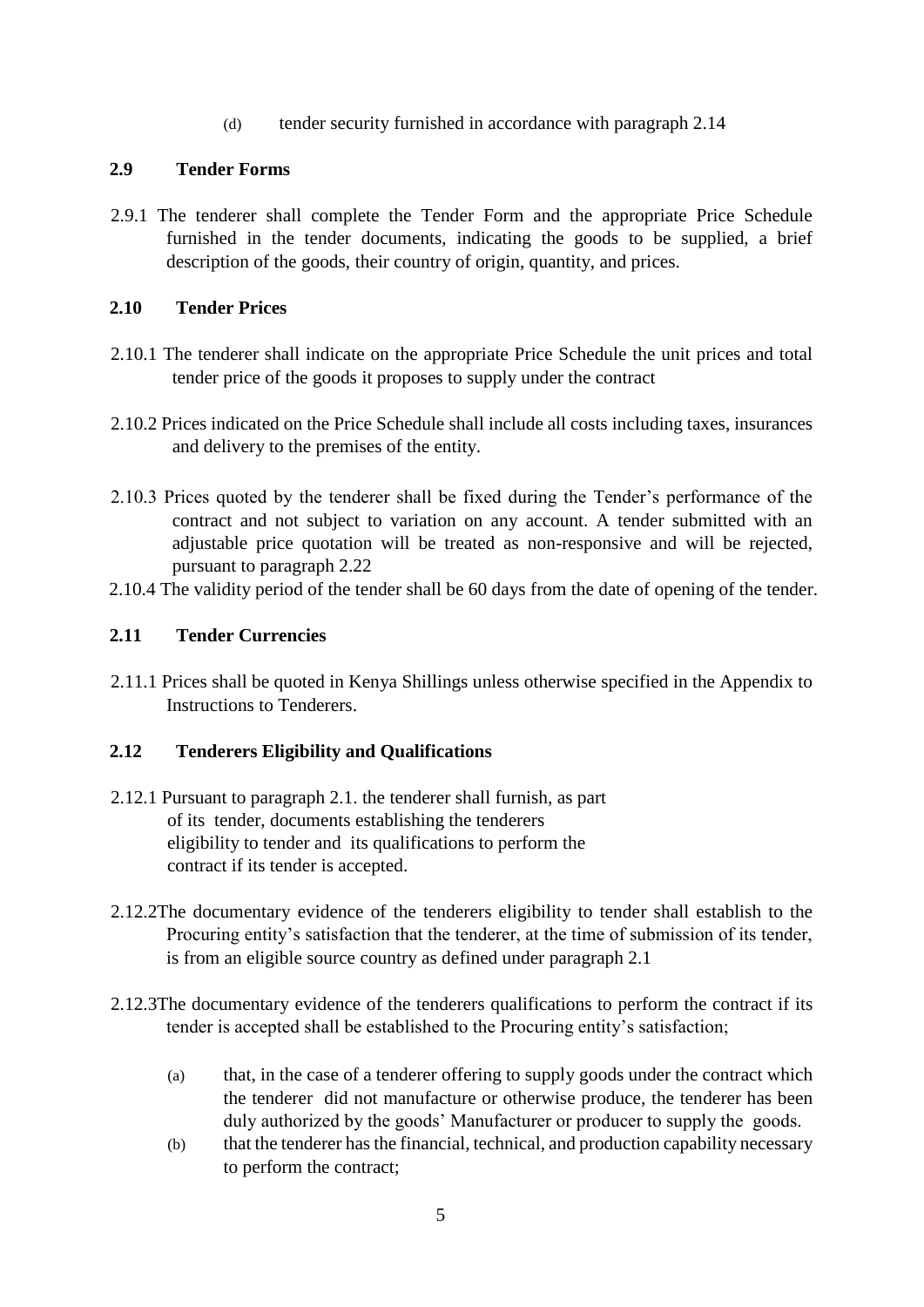(c) that, in the case of a tenderer not doing business within Kenya, the tenderer is or will be (if awarded the contract) represented by an Agent in Kenya equipped, and able to carry out the Tenderer's maintenance, repair, and spare partsstocking obligations prescribed in the Conditions of Contract and/or Technical Specifications.

#### **2.13 Goods Eligibility and Conformity to Tender Documents**

- 2.13.1 Pursuant to paragraph 2.2 of this section, the tenderer shall furnish, as part of its tender documents establishing the eligibility and conformity to the tender documents of all goods which the tenderer proposes to supply under the contract
- 2.13.2 The documentary evidence of the eligibility of the goods shall consist of a statement in the Price Schedule of the country of origin of the goods and services offered which shall be confirmed by a certificate of origin issued at the time of shipment.
- 2.13.3 The documentary evidence of conformity of the goods to the tender documents may be in the form of literature, drawings, and data, and shall consist of:
	- (a) a detailed description of the essential technical and performance characteristic of the goods;
	- (b) a list giving full particulars, including available source and current prices of spare parts, special tools, etc., necessary for the proper and continuing functioning of the goods for a period of two (2) years, following commencement of the use of the goods by the Procuring entity; and
	- (c) a clause-by-clause commentary on the Procuring entity's Technical Specifications demonstrating substantial responsiveness of the goods and service to those specifications, or a statement of deviations and exceptions to the provisions of the Technical Specifications.
- 2.13.4 For purposes of the documentary evidence to be furnished pursuant to paragraph 2.13.3(c) above, the tenderer shall note that standards for workmanship, material, and equipment, as well as references to brand names or catalogue numbers designated by the Procurement entity in its Technical Specifications, are intended to be descriptive only and not restrictive. The tenderer may substitute alternative standards, brand names, and/or catalogue numbers in its tender, provided that it demonstrates to the Procurement entity's satisfaction that the substitutions ensure substantial equivalence to those designated in the Technical Specifications.

#### **2.14 Tender Security**

- 2.14.1 The tenderer shall furnish, as part of its tender, a tender security for the amount specified in the Appendix to Invitation to Tenderers.
- 2.14.2 The tender security shall be in the amount of  $0.5 2$  per cent of the tender price. (No tender security is required)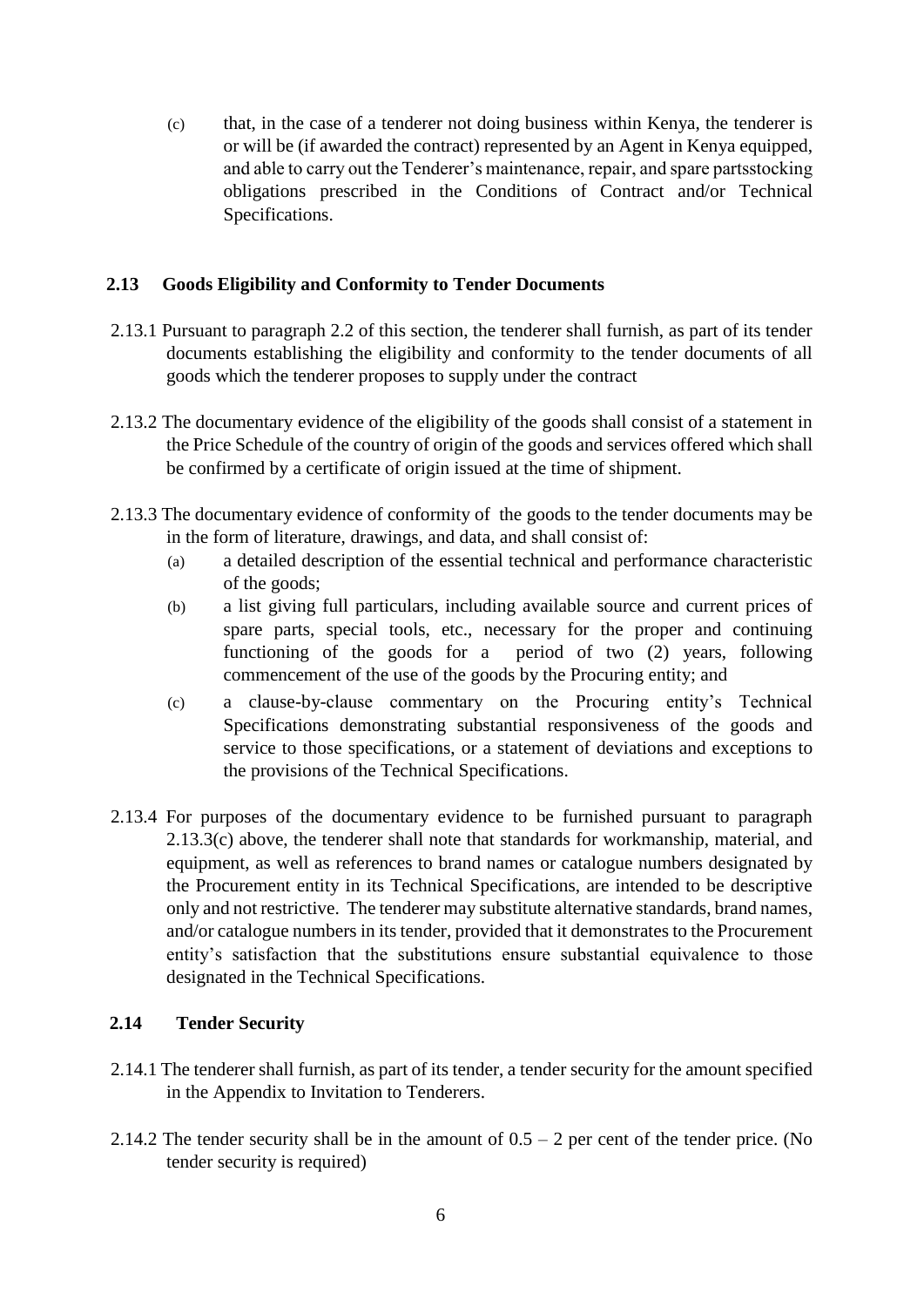- 2.14.3 The tender security is required to protect the Procuring entity against the risk of Tenderer's conduct which would warrant the security's forfeiture, pursuant to paragraph 2.14.7
- 2.14.4 The tender security shall be denominated in Kenya Shillings or in another freely convertible currency, and shall be in the form of a bank guarantee or a bank draft issued by a reputable bank located in Kenya or abroad, or a guarantee issued by a reputable insurance company in the form provided in the tender documents or another form acceptable to the Procuring entity and valid for thirty (30) days beyond the validity of the tender.
- 2.14.5 Any tender not secured in accordance with paragraph 2.14.1 and 2.14.3 will be rejected by the Procuring entity as non-responsive, pursuant to paragraph 2.22
- 2.14.6 Unsuccessful Tenderer's tender security will be discharged or returned as promptly as possible as but not later than thirty (30) days after the expiration of the period of tender validity prescribed by the Procuring entity.
- 2.14.7 The successful Tenderer's tender security will be discharged upon the tenderer signing the contract, pursuant to paragraph 2.27 and furnishing the performance security, pursuant to paragraph 2.28
- 2.14.8 The tender security may be forfeited:

(a) if a tenderer withdraws its tender during the period of tender validity specified by the procuring entity on the Tender Form; or (b) in the case of a successful tenderer, if the tenderer fails: (i) to sign the contract in accordance with paragraph 2.27 or (ii) to furnish performance security in accordance with paragraph 2.28

#### **2.15 Validity of Tenders**

- 2.15.1 Tenders shall remain valid for 90 days or as specified in the Invitation to Tender after the date of tender opening prescribed by the Procuring entity, pursuant to paragraph 2.18. A tender valid for a shorter period shall be rejected by the Procuring entity as non responsive.
- 2.15.2 In exceptional circumstances, the Procuring entity may solicit the Tenderer's consent to an extension of the period of validity. The request and the responses thereto shall be made in writing. The tender security provided under paragraph 2.14 shall also be suitably extended. A tenderer may refuse the request without forfeiting its tender security. A tenderer granting the request will not be required nor permitted to modify its tender.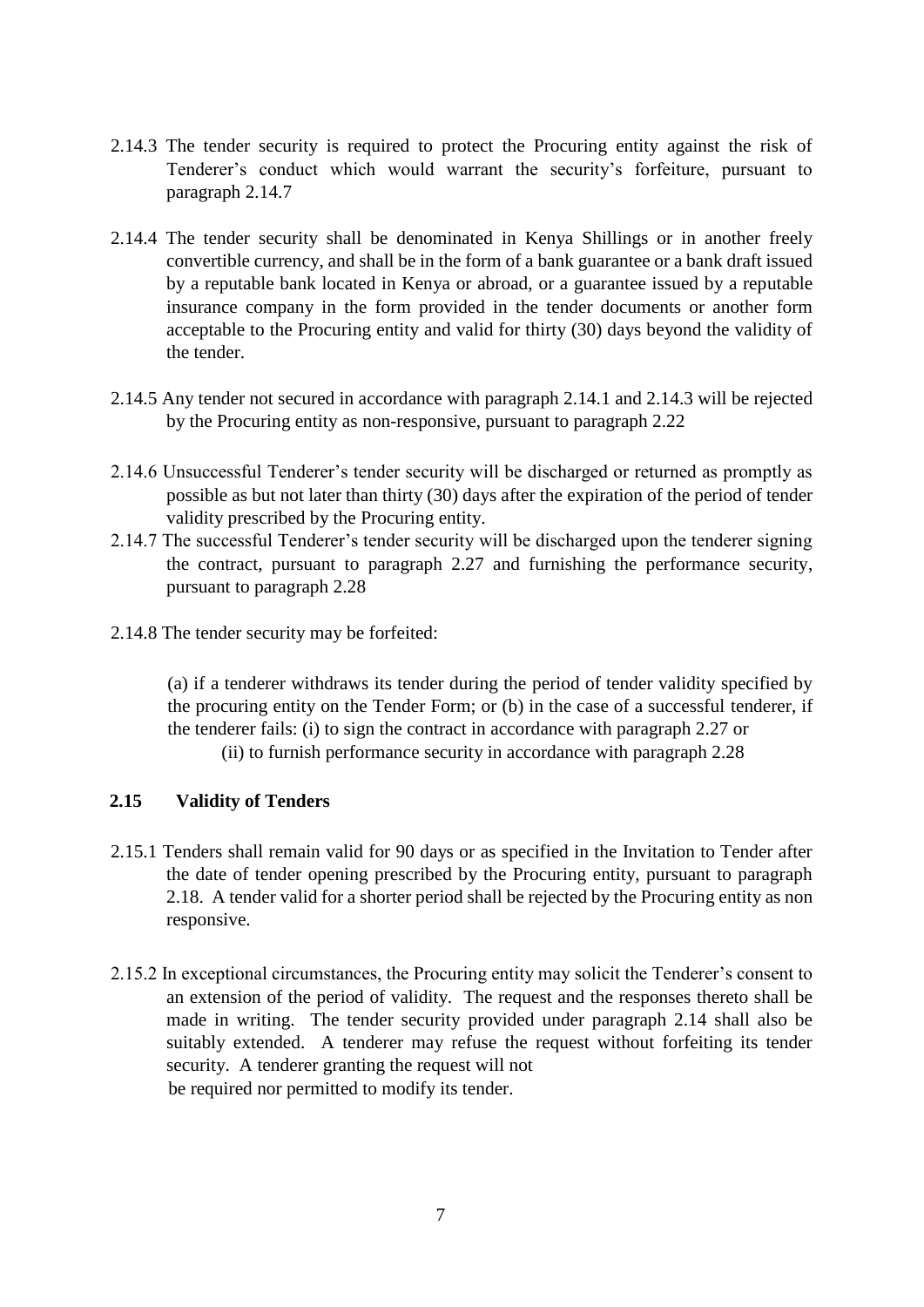#### **2.16 Format and Signing of Tender**

- 2.16.1 The Procuring entity shall prepare two copies of the tender, clearly marking each "ORIGINAL TENDER" and "COPY OF TENDER," as appropriate. In the event of any discrepancy between them, the original shall govern.
- 2.16.2 The original and all copies of the tender shall be typed or written in indelible ink and shall be signed by the tenderer or a person or persons duly authorized to bind the tenderer to the contract. The latter authorization shall be indicated by written power ofattorney accompanying the tender. All pages of the tender, except for unamended printed literature, shall be initialed by the person or persons signing the tender.
- 2.16.3 The tender shall have no interlineations, erasures, or overwriting except as necessary to correct errors made by the tenderer, in which case such corrections shall be initialed by the person or persons signing the tender.

#### **2.17 Sealing and Marking of Tenders**

- 2.17.1 The Tenderer shall seal the original and each copy of the tender in separate envelopes, duly marking the envelopes as "ORIGINAL" and "COPY." The envelopes shall then be sealed in an outer envelope.
- 2.17.2 The inner and outer envelopes shall: (a) be addressed to the Procuring entity at the address given in the Invitation to Tender:
- 2.17.3 The inner envelopes shall also indicate the name and address of the tenderer to enable the tender to be returned unopened in case it is declared "late".
- 2.17.4 If the outer envelope is not sealed and marked as required by paragraph 2.17.2, the Procuring entity will assume no responsibility for the tender's misplacement or premature opening.

#### **2.18 Deadline for Submission of Tenders**

2.18.1 The Procuring entity may, at its discretion, extend this deadline for the submission of tenders by amending the tender documents in accordance with paragraph 2.6, in which case all rights and obligations of the Procuring entity and candidates previously subject to the deadline will therefore be subject to the deadline as extended

#### **2.19 Modification and Withdrawal of Tenders**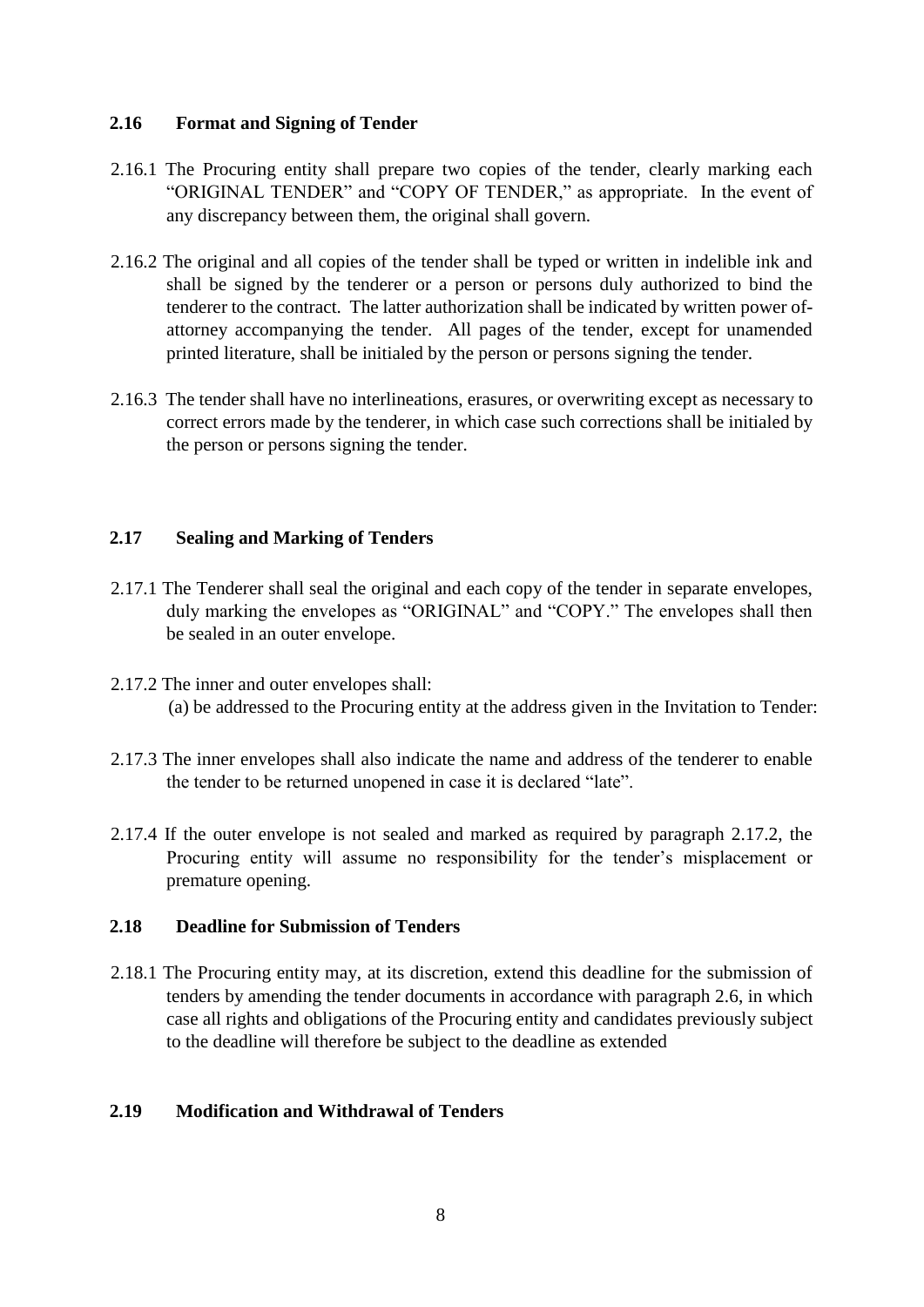- 2.19.1 The tenderer may modify or withdraw its tender after the tender's submission, provided that written notice of the modification, including substitution or withdrawal of the tenders, is received by the Procuring Entity prior to the deadline prescribed for submission of tenders.
- 2.19.2 The Tenderer's modification or withdrawal notice shall be prepared, sealed, marked, and dispatched in accordance with the provisions of paragraph 2.17. A withdrawal notice may also be sent by cable, telex but followed by a signed confirmation copy, postmarked not later than the deadline for submission of tenders.
- 2.19.3 No tender may be modified after the deadline for submission of tenders.
- 2.19.4 No tender may be withdrawn in the interval between the deadline for submission of tenders and the expiration of the period of tender validity specified by the tenderer on the Tender Form. Withdrawal of a tender during this interval may result in the Tenderer's forfeiture of its tender security, pursuant to paragraph 2.14.7
- 2.19.5 The procuring entity may at any time terminate procurement proceedings before contract award and shall not be liable to any person for the termination.
- 2.19.6 The procuring entity shall give prompt notice of the termination to the tenderers and on request give its reasons for termination within 14 days of receiving the request from any tenderer.

#### **2.20 Opening of Tenders**

2.20.1 The Procuring entity will open all tenders in the presence of tenderers' representatives who choose to attend, at and in the location specified in the Invitation to Tender.

The tenderers' representatives who are present shall sign a register evidencing their attendance.

- 2.20.2 The tenderers' names, tender modifications or withdrawals, tender prices, discounts and the presence or absence of requisite tender security and such other details as the Procuring entity, at its discretion, may consider appropriate, will be announced at the opening.
- 2.20.3 The Procuring entity will prepare minutes of the tender opening.

#### **2.21 Clarification of Tenders**

2.21.1 To assist in the examination, evaluation and comparison of tenders the Procuring entity may, at its discretion, ask the tenderer for a clarification of its tender. The request for clarification and the response shall be in writing, and no change in the prices or substance of the tender shall be sought, offered, or permitted.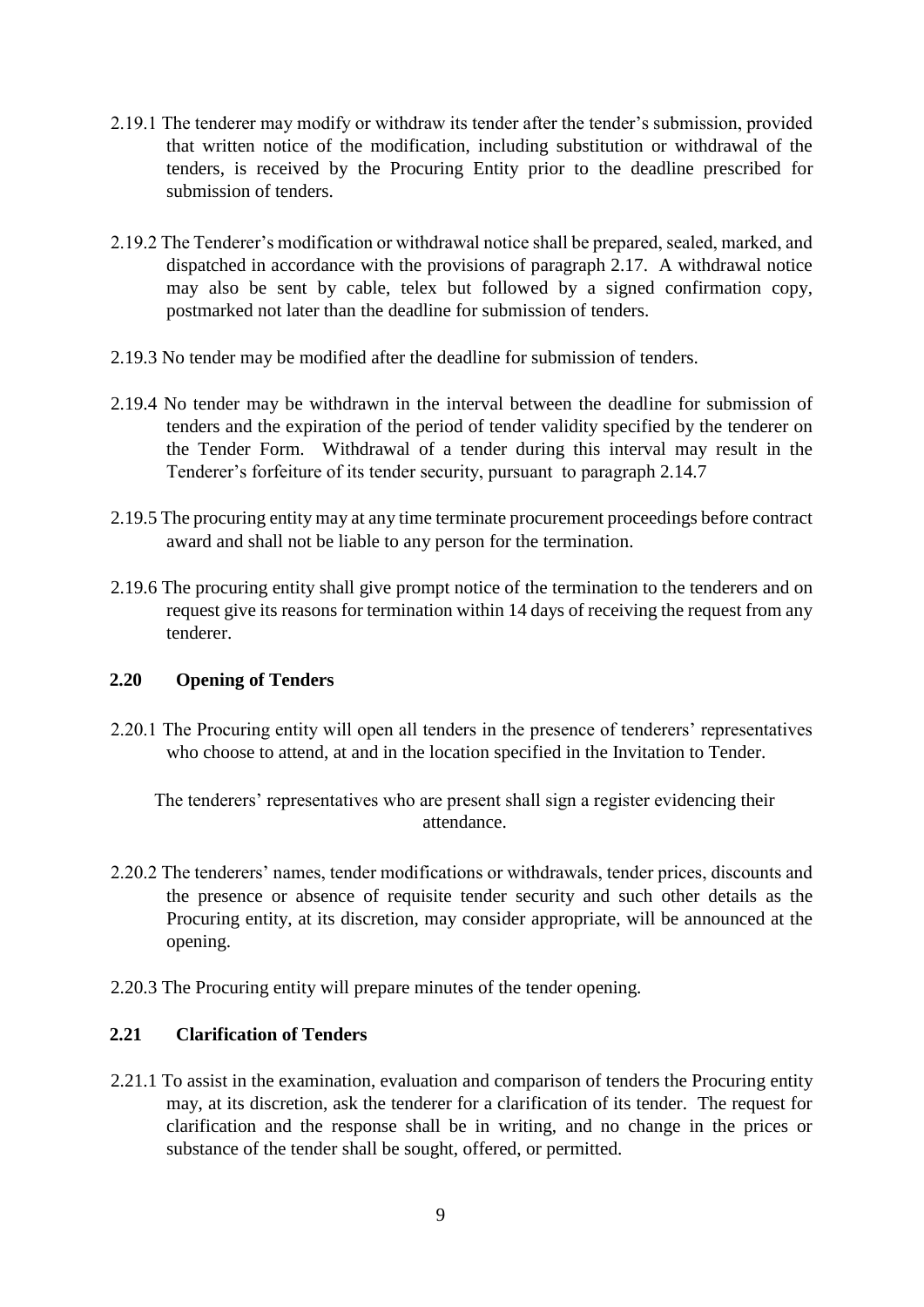2.21.2 Any effort by the tenderer to influence the Procuring entity in the Procuring entity's tender evaluation, tender comparison or contract award decisions may result in the rejection of the tenderers' tender.

#### **2.22 Preliminary Examination**

- 2.22.1 The Procuring entity will examine the tenders to determine whether they are complete, whether any computational errors have been made, whether required sureties have been furnished, whether the documents have been properly signed, and whether the tenders are generally in order.
- 2.22.2 Arithmetical errors will be rectified on the following basis. If there is a discrepancy between the unit price and the total price that is obtained by multiplying the unit price and quantify, the unit price shall prevail, and the total price shall be corrected. If the candidate does not accept the correction of the errors, its tender will be rejected, and its tender security forfeited. If there is a discrepancy between words and figures the amount in words will prevail
- 2.22.3 The Procuring entity may waive any minor informality or non-conformity or irregularity in a tender which does not constitute a material deviation, provided such waiver does not prejudice or effect the relative ranking of any tenderer.
- 2.22.4 Prior to the detailed evaluation, pursuant to paragraph 2.23 the Procuring entity will determine the substantial responsiveness of each tender to the tender documents. For purposes of these paragraphs, a substantially responsive tender is one, which conforms to all the terms and conditions of the tender documents without material deviations. The Procuring entity's determination of a tender's responsiveness is to be based on the contents of the tender itself without recourse to extrinsic evidence.
- 2.22.5 If a tender is not substantially responsive, it will be rejected by the Procuring entity and may not subsequently be made responsive by the tenderer by correction of the non conformity.

# **2.23 Conversion to Single Currency**

2.23.1 Where other currencies are used, the procuring entity will convert these currencies to Kenya Shillings using the selling exchange rate on the date of tender closing provided by the Central Bank of Kenya.

#### **2.24 Evaluation and Comparison of Tenders**

- 2.24.1 The Procuring entity will evaluate and compare the tenders which have been determined to be substantially responsive, pursuant to paragraph 2.22
- 2.24.2 The tender evaluation committee shall evaluate the tender within 30 days of the validity period from the date of opening the tender.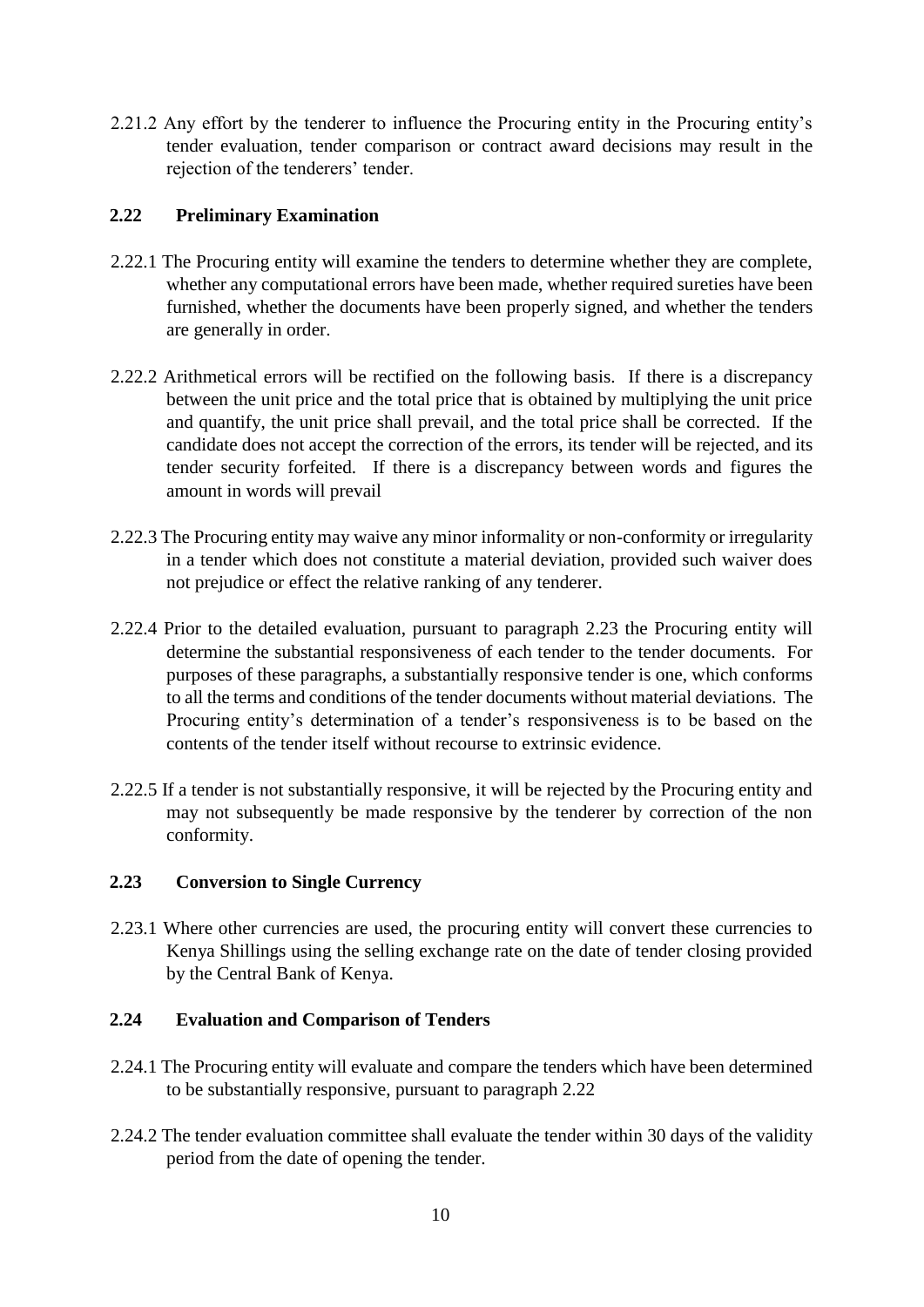2.24.3 A tenderer who gives false information in the tender document about its qualification or who refuses to enter into a contract after notification of contract award shall be considered for debarment from participating in future public procurement.

#### **2.25 Preference**

2.25.1 Preference where allowed in the evaluation of tenders shall not exceed 15%

#### **2.26 Contacting the Procuring entity**

- 2.26.1 Subject to paragraph 2.21 no tenderer shall contact the Procuring entity on any matter related to its tender, from the time of the tender opening to the time the contract is awarded.
- 2.26.2 Any effort by a tenderer to influence the Procuring entity in its decisions on tender, evaluation, tender comparison, or contract award may result in the rejection of the Tenderer's tender.

#### **2.27 Award of Contract**

#### (a) **Post-qualification**

- 2.27.1 In the absence of pre-qualification, the Procuring entity will determine to its satisfaction whether the tenderer that is selected as having submitted the lowest evaluated responsive tender is qualified to perform the contract satisfactorily.
- 2.27.2 The determination will take into account the tenderer financial, technical, and production capabilities. It will be based upon an examination of the documentary evidence of the tenderers qualifications submitted by the tenderer, pursuant to paragraph 2.12.3 as well as such other information as the Procuring entity deems necessary and appropriate.

2.27.3 An affirmative determination will be a prerequisite for award of the contract to the tenderer. A negative determination will result in rejection of the Tenderer's tender, in which event the Procuring entity will proceed to the next lowest evaluated tender to make a similar determination of that Tenderer's capabilities to perform satisfactorily.

#### (b) **Award Criteria**

2.27.4 The Procuring entity will award the contract to the successful tenderer(s) whose tender has been determined to be substantially responsive and has been determined to be the lowest evaluated tender, provided further that the tenderer is determined to be qualified to perform the contract satisfactorily.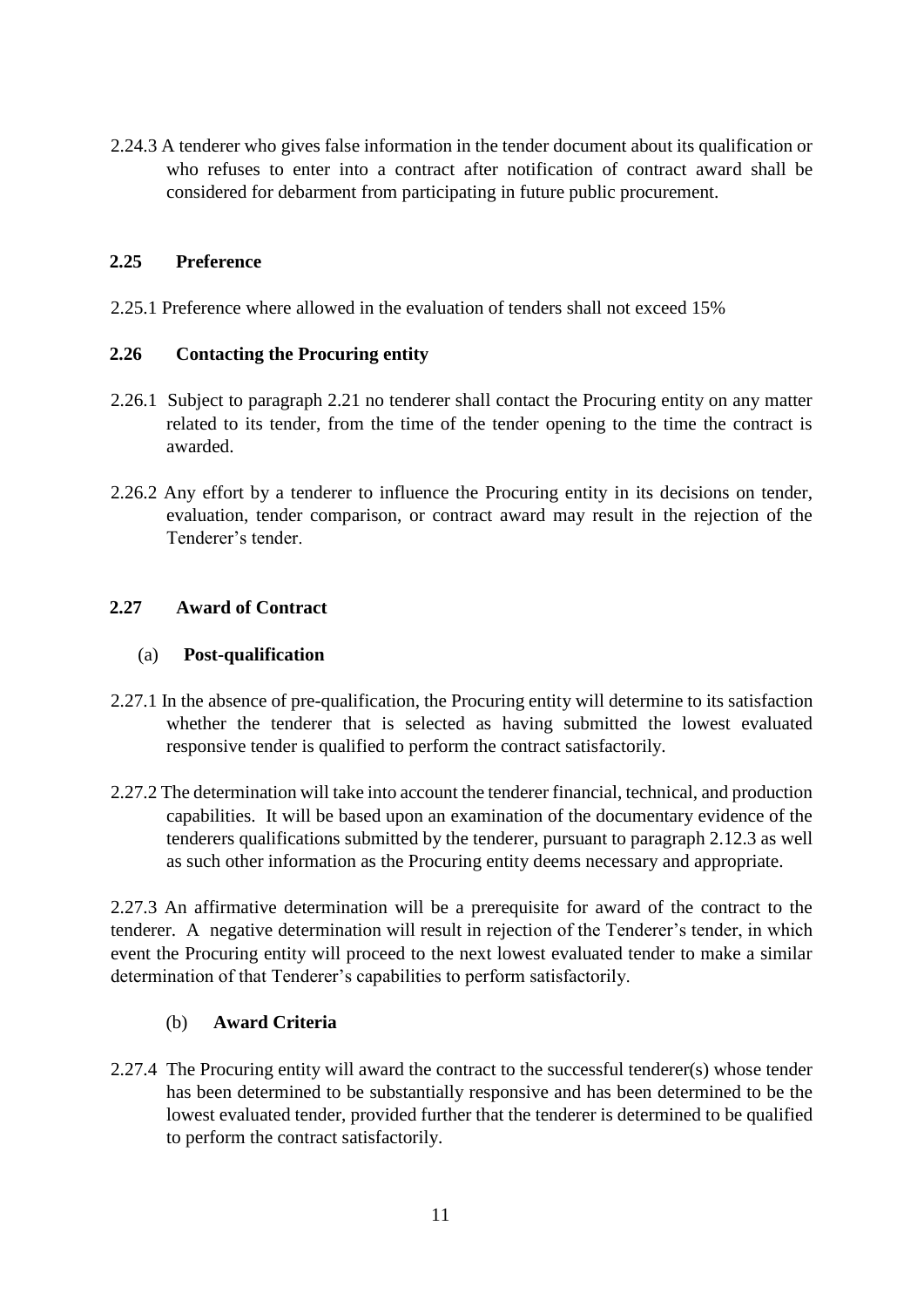# (c) **Procuring entity's Right to Vary quantities**

2.27.5 The Procuring entity reserves the right at the time of contract award to increase or decrease the quantity of goods originally specified in the Schedule of requirements without any change in unit price or other terms and conditions

#### (d) **Procuring entity's Right to accept or Reject any or All Tenders**

2.27.6 The Procuring entity reserves the right to accept or reject any tender, and to annul the tendering process and reject all tenders at any time prior to contract award, without thereby incurring any liability to the affected tenderer or tenderers or any obligation to inform the affected tenderer or tenderers of the grounds for the Procuring entity's action

#### **2.28 Notification of Award**

- 2.28.1 Prior to the expiration of the period of tender validity, the Procuring entity will notify the successful tenderer in writing that its tender has been accepted.
- 2.28.2 The notification of award will constitute the formation of the Contract but will have to wait until the contract is finally signed by both parties
- 2.28.3 Upon the successful Tenderer's furnishing of the performance security pursuant to paragraph 2.28, the Procuring entity will promptly notify each unsuccessful Tenderer and will discharge its tender security, pursuant to paragraph 2.14

#### **2.29 Signing of Contract**

- 2.29.1 At the same time as the Procuring entity notifies the successful tenderer that its tender has been accepted, the Procuring entity will send the tenderer the Contract Form provided in the tender documents, incorporating all agreements between the parties.
- 2.29.2 The parties to the contract shall have it signed within 30 days from the date of notification of contract award unless thee is an administrative review request.
- 2.29.3 Within thirty (30) days of receipt of the Contract Form, the successful tenderer shall sign and date the contract and return it to the Procuring entity.

#### **2.30 Performance Security**

- 2.30.1 Within Thirty (30) days of the receipt of notification of award from the Procuring entity, the successful tenderer shall furnish the performance security in accordance with the Conditions of Contract, in the Performance Security Form provided in the tender documents, or in another form acceptable to the Procuring entity.
- 2.30.2 Failure of the successful tenderer to comply with the requirements of paragraph 2.27 or paragraph 2.28 shall constitute sufficient grounds for the annulment of the award and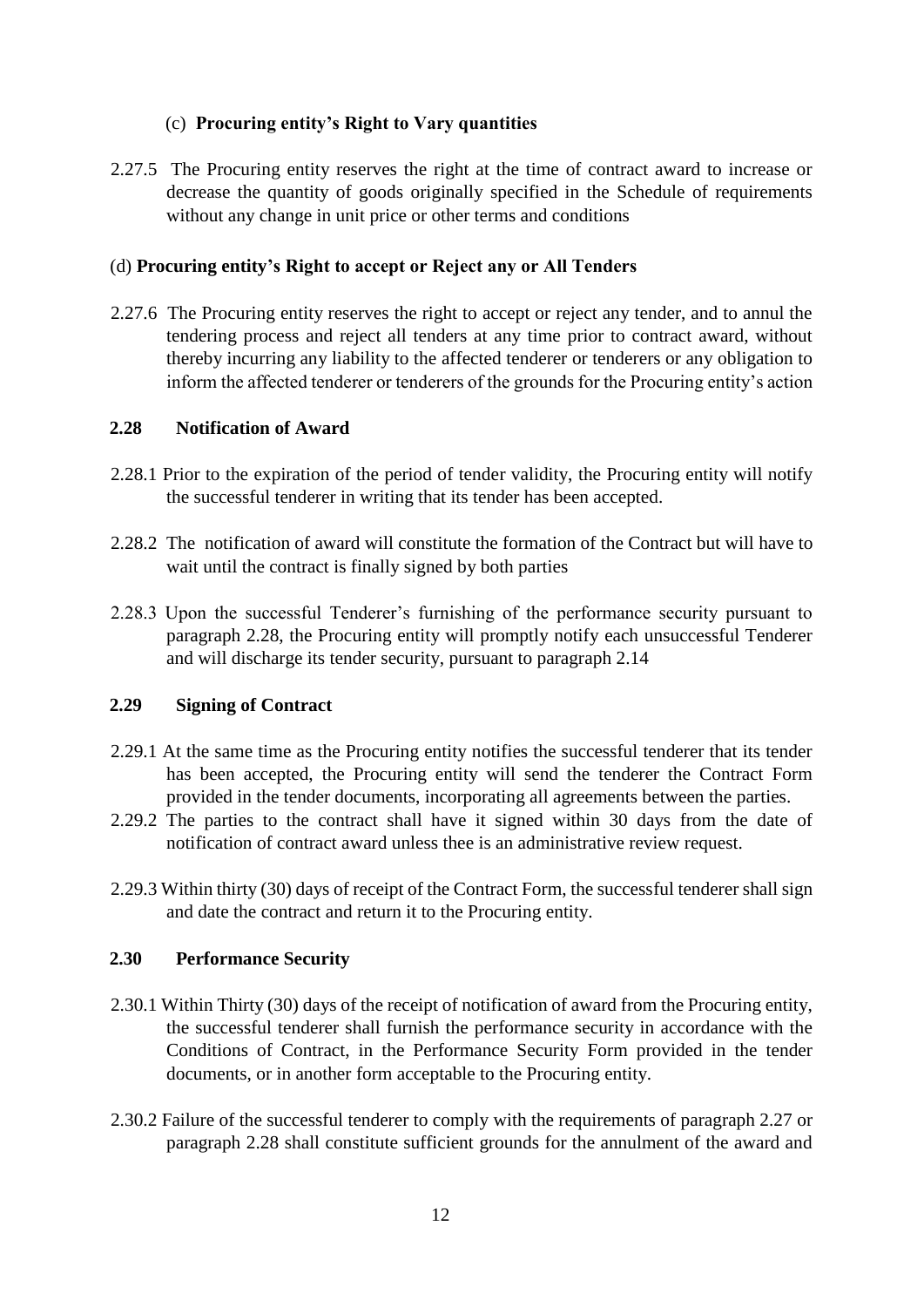forfeiture of the tender security, in which event the Procuring entity may make the award to the next lowest evaluated Candidate or call for new tenders.

# **2.31 Corrupt or Fraudulent Practices**

- 2.31.1 The Procuring entity requires that tenderers observe the highest standard of ethics during the procurement process and execution of contracts when used in the present regulations, the following terms are defined as follows;
	- (i) "corrupt practice" means the offering, giving, receiving, or soliciting of anything of value to influence the action of a public official in the procurement process or in contract execution; and
	- (ii) "fraudulent practice" means a misrepresentation of facts in order to influence a procurement process or the execution of a contract to the detriment of the Procuring entity, and includes collusive practice among tenderer (prior to or after tender submission) designed to establish tender prices at artificial noncompetitive levels and to deprive the Procuring entity of the benefits of free and open competition;
- 2.31.2 The procuring entity will reject a proposal for award if it determines that the tenderer recommended for award has engaged in corrupt or fraudulent practices in competing for the contract in question.
- 2.31.3 Further a tenderer who is found to have indulged in corrupt or fraudulent practices risks being debarred from participating in public procurement in Kenya.

#### **Appendix to Instructions to Tenderers**

#### **Notes on the Appendix to the Instruction to Tenderers**

- 1. The Appendix to instructions to tenderers is intended to assist the procuring entity in providing specific information in relation to the corresponding clause in the instructions to Tenderers included in Section II and has to be prepared for each specific procurement.
- 2. The procuring entity should specify in the appendix information and requirements specific to the circumstances of the procuring entity, the goods to be procured and the tender evaluation criteria that will apply to the tenders.
- 3. In preparing the Appendix the following aspects should be taken into consideration;
- (a) The information that specifies and complements provisions of Section II to be incorporated
- (b) Amendments and/or supplements if any, to provisions of Section II as necessitated by the circumstances of the goods to be procured to be also incorporated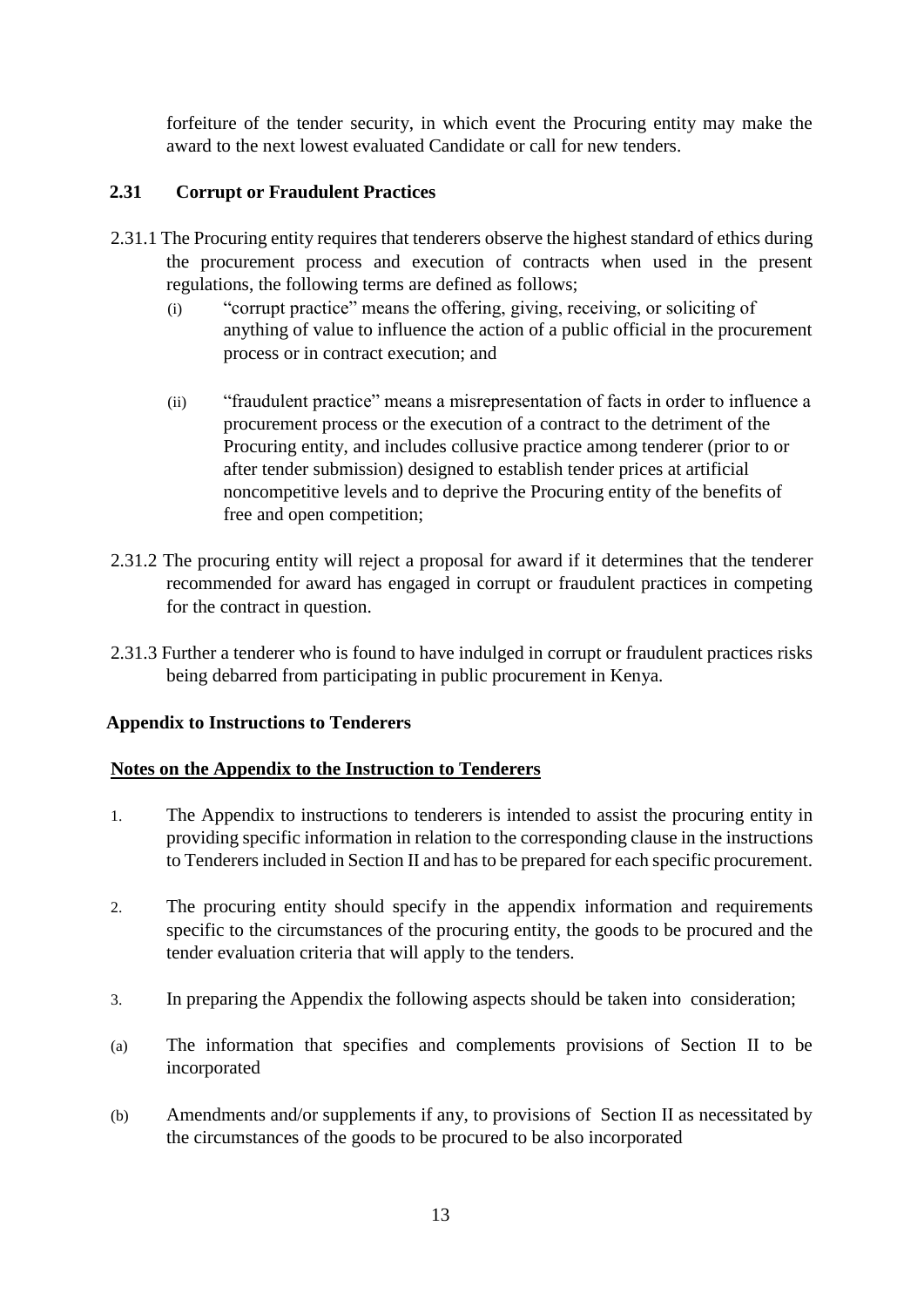- 4. Section II should remain unchanged and can only be amended through the Appendix.
- 5. Clauses to be included in this part must be consistent with the public procurement law and the regulations.

#### **Appendix to Instructions to Tenderers**

The following information regarding the particulars of the tender shall complement supplement or amend the provisions of the instructions to tenderers. Wherever there is a conflict between the provision of the instructions to tenderers and the provisions of the appendix, the provisions of the appendix herein shall prevail over those of the instructions to tenderers

| <b>INSTRUCTIONS TO TENDERERS</b><br><b>REFERENCE</b> | <b>PARTICULARS OF APPENDIX TO</b><br><b>INSTRUCTIONS TO TENDERS</b>   |
|------------------------------------------------------|-----------------------------------------------------------------------|
| 2.1.1                                                | Indicate eligible tenderers<br><b>WOMEN/YOUTH/PLWD</b>                |
| 2.14.1                                               | Indicate particulars of tender security (N/A)                         |
| 2.18.1                                               | Indicate day, date and time of closing $-7th$<br>June, 2022 12:00Noon |
| 2.29.1                                               | As in $2.18.1$ above                                                  |
| 2.29.1                                               | Indicate particulars of performance security                          |

*(Complete as necessary)*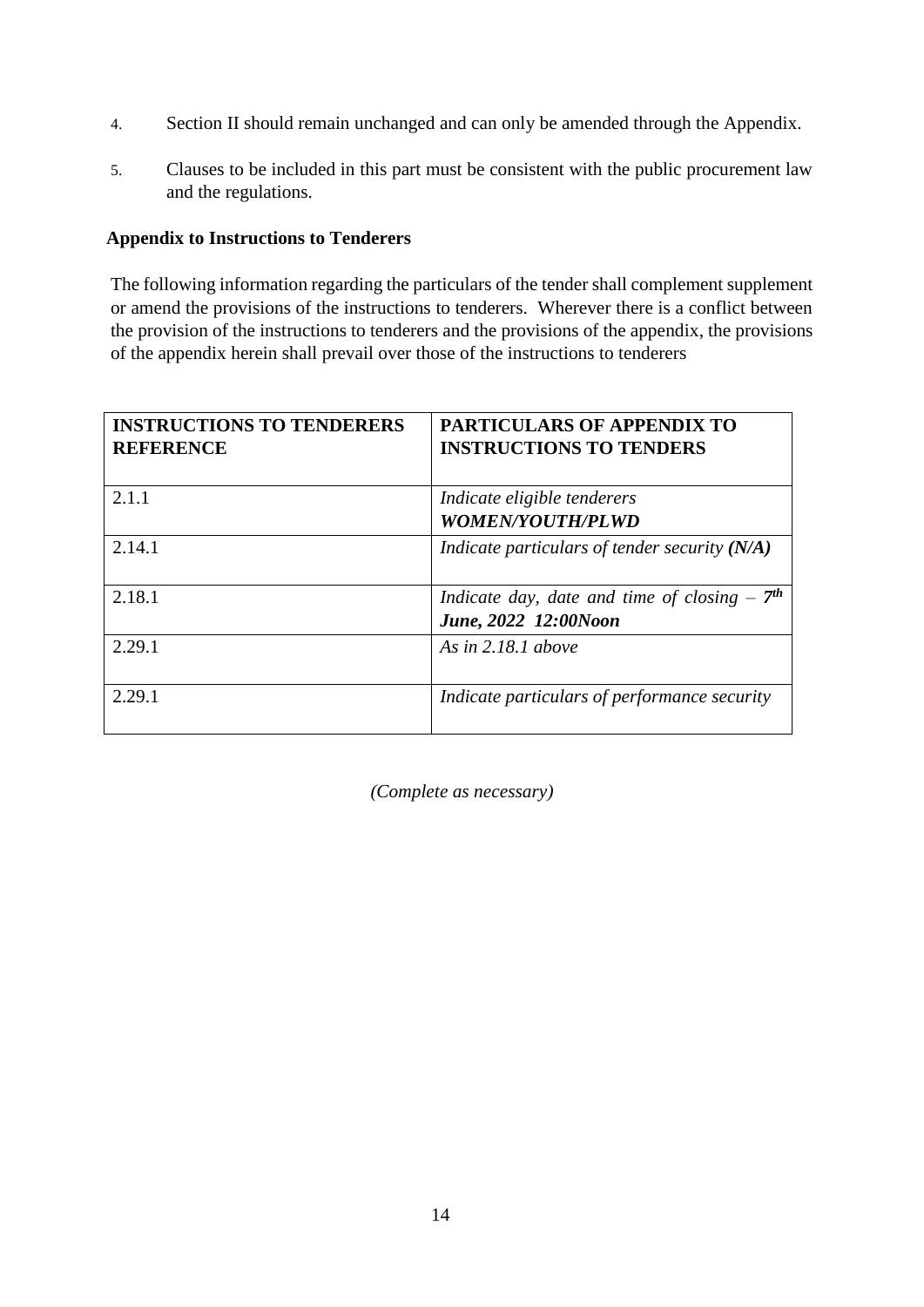#### **SECTION III - GENERAL CONDITIONS OF CONTRACT**

#### **3.1 Definitions**

3.1.1 In this Contract, the following terms shall be interpreted as indicated :- (a) "The Contract" means the agreement entered into between the Procuring entity and the tenderer, as recorded in the Contract Form signed by the parties, including all attachments and appendices thereto and all documents incorporated by reference therein.

- (b) "The Contract Price" means the price payable to the tenderer under the Contract for the full and proper performance of its contractual obligations
- (c) "The Goods" means all of the equipment, machinery, and/or other materials, which the tenderer is required to supply to the Procuring entity under the Contract.
- (d) "The Procuring entity" means the organization purchasing the Goods under this Contract.
- (e) "The Tenderer' means the individual or firm supplying the Goods under this Contract.

#### **3.2 Application**

3.2.1 These General Conditions shall apply in all Contracts made by the Procuring entity for the procurement installation and commissioning of equipment

#### **3.3 Country of Origin**

- 3.3.1 For purposes of this clause, "Origin" means the place where the Goods were mined, grown or produced.
- 3.3.2 The origin of Goods and Services is distinct from the nationality of the tenderer.

#### **3.4 Standards**

3.4.1 The Goods supplied under this Contract shall conform to the standards mentioned in the Technical Specifications.

#### **3.5 Use of Contract Documents and Information**

3.5.1 The tenderer shall not, without the Procuring entity's prior written consent, disclose the Contract, or any provision therefore, or any specification, plan, drawing, pattern, sample, or information furnished by or on behalf of the Procuring entity in connection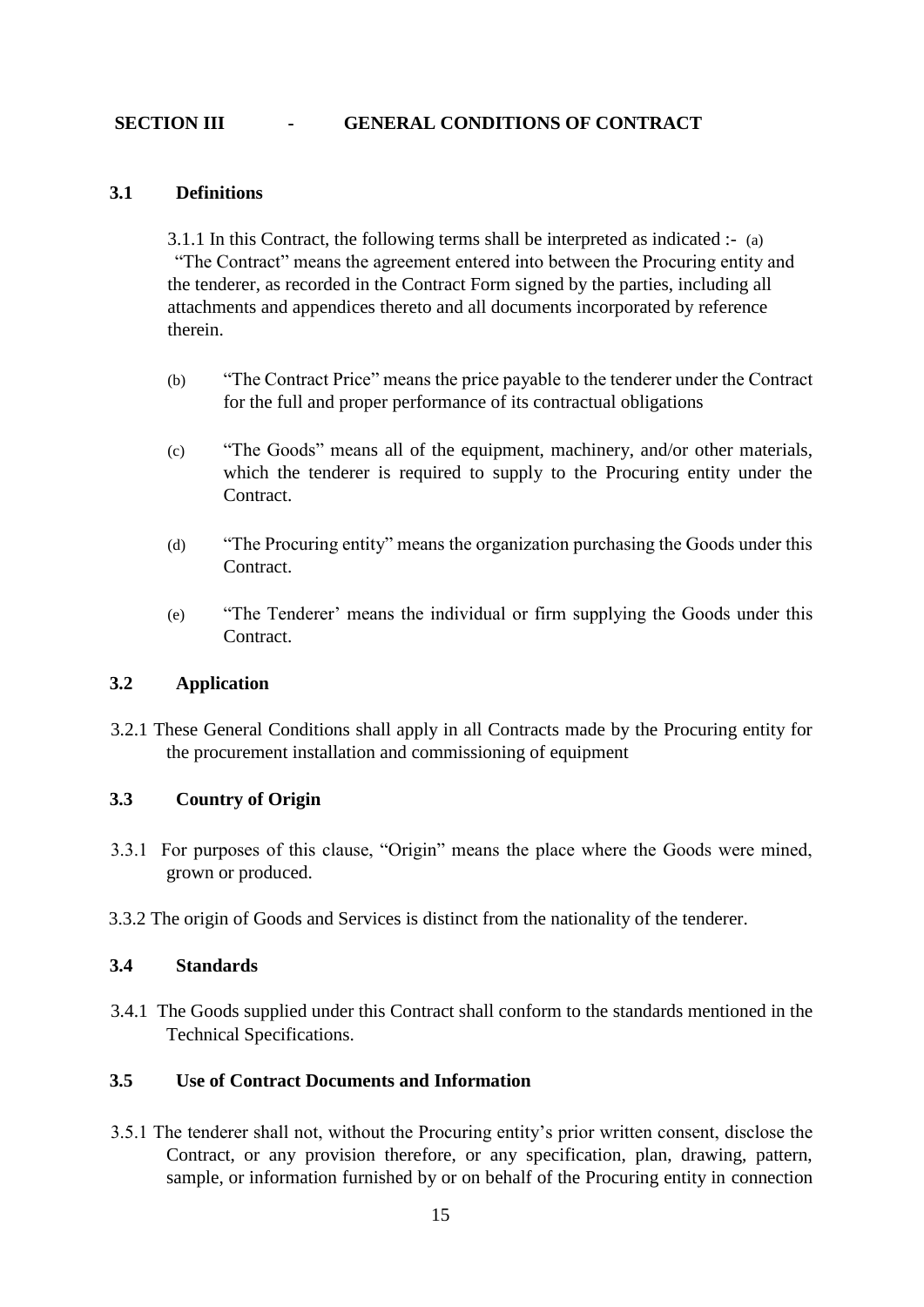therewith, to any person other than a person employed by the tenderer in the performance of the Contract.

- 3.5.2 The tenderer shall not, without the Procuring entity's prior written consent, make use of any document or information enumerated in paragraph 3.5.1 above
- 3.5.3 Any document, other than the Contract itself, enumerated in paragraph 3.5.1 shall remain the property of the Procuring entity and shall be returned (all copies) to the Procuring entity on completion of the Tenderer's performance under the Contract if so required by the Procuring entity

#### **3.6 Patent Rights**

3.6.1 The tenderer shall indemnify the Procuring entity against all third-party claims of infringement of patent, trademark, or industrial design rights arising from use of the Goods or any part thereof in the Procuring entity's country

#### **3.7 Performance Security**

- 3.7.1 Within thirty (30) days of receipt of the notification of Contract award, the successful tenderer shall furnish to the Procuring entity the performance security in the amount specified in Special Conditions of Contract.
- 3.7.2 The proceeds of the performance security shall be payable to the Procuring entity as compensation for any loss resulting from the Tenderer's failure to complete its obligations under the Contract.
- 3.7.3 The performance security shall be denominated in the currency of the Contract, or in a freely convertible currency acceptable to the Procuring entity and shall be in the form of a bank guarantee or an irrevocable letter of credit issued by a reputable bank located in Kenya or abroad, acceptable to the Procuring entity, in the form provided in the tender documents.

3.7.4 The performance security will be discharged by the Procuring entity and returned to the Candidate not

> later than thirty (30) days following the date of completion of the Tenderer's performance obligations under the Contract, including any warranty obligations, under the Contract

#### **3.8 Inspection and Tests**

3.8.1 The Procuring entity or its representative shall have the right to inspect and/or to test the goods to confirm their conformity to the Contract specifications. The Procuring entity shall notify the tenderer in writing in a timely manner, of the identity of any representatives retained for these purposes.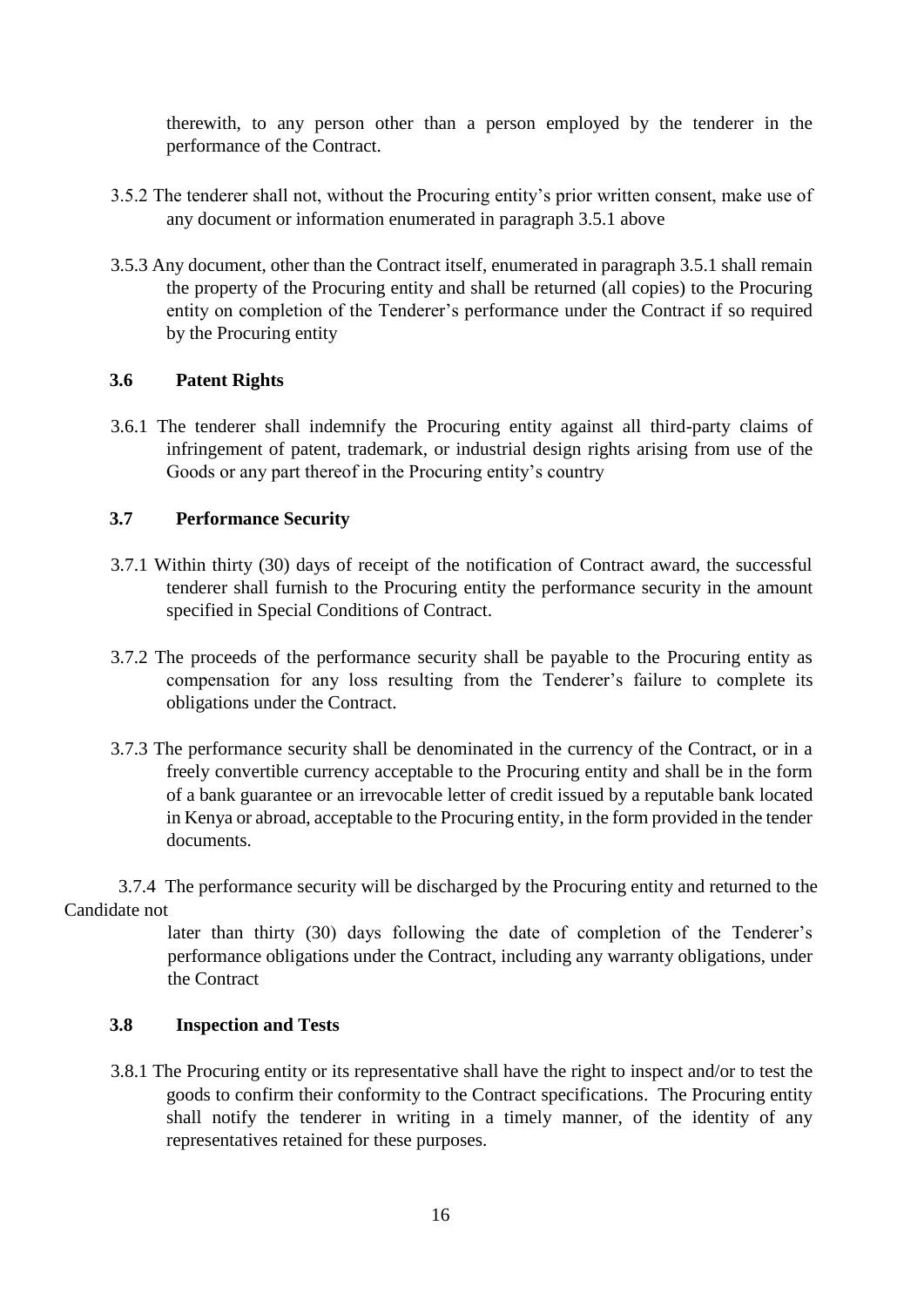3.8.2 The inspections and tests may be conducted in the premises of the tenderer or its subcontractor(s), at

> point of delivery, and/or at the Goods' final destination If conducted on the premises of the tenderer or its subcontractor(s), all reasonable facilities and assistance, including access to drawings and production data, shall be furnished to the inspectors at no charge to the Procuring entity.

- 3.8.3 Should any inspected or tested goods fail to conform to the Specifications, the Procuring entity may reject the equipment, and the tenderer shall either replace the rejected equipment or make alterations necessary to make specification requirements free of costs to the Procuring entity.
- 3.8.4 The Procuring entity's right to inspect, test and where necessary, reject the goods after the Goods' arrival shall in no way be limited or waived by reason of the equipment having previously been inspected, tested and passed by the Procuring entity or its representative prior to the equipment delivery.
- 3.8.5 Nothing in paragraph 3.8 shall in any way release the tenderer from any warranty or other obligations under this Contract.

# **3.9 Packing**

- 3.9.1 The tenderer shall provide such packing of the Goods as is required to prevent their damage or deterioration during transit to their final destination, as indicated in the Contract.
- 3.9.2 The packing, marking, and documentation within and outside the packages shall comply strictly with such special requirements as shall be expressly provided for in the Contract

#### **3.10 Delivery and Documents**

3.10.1 Delivery of the Goods shall be made by the tenderer in accordance with the terms specified by Procuring entity in its Schedule of Requirements and the Special Conditions of Contract

#### **3.11 Insurance**

3.11.1 The Goods supplied under the Contract shall be fully insured against loss or damage incidental to manufacturer or acquisition, transportation, storage, and delivery in the manner specified in the Special conditions of contract.

#### **3.12 Payment**

3.12.1 The method and conditions of payment to be made to the tenderer under this Contract shall be specified in Special Conditions of Contract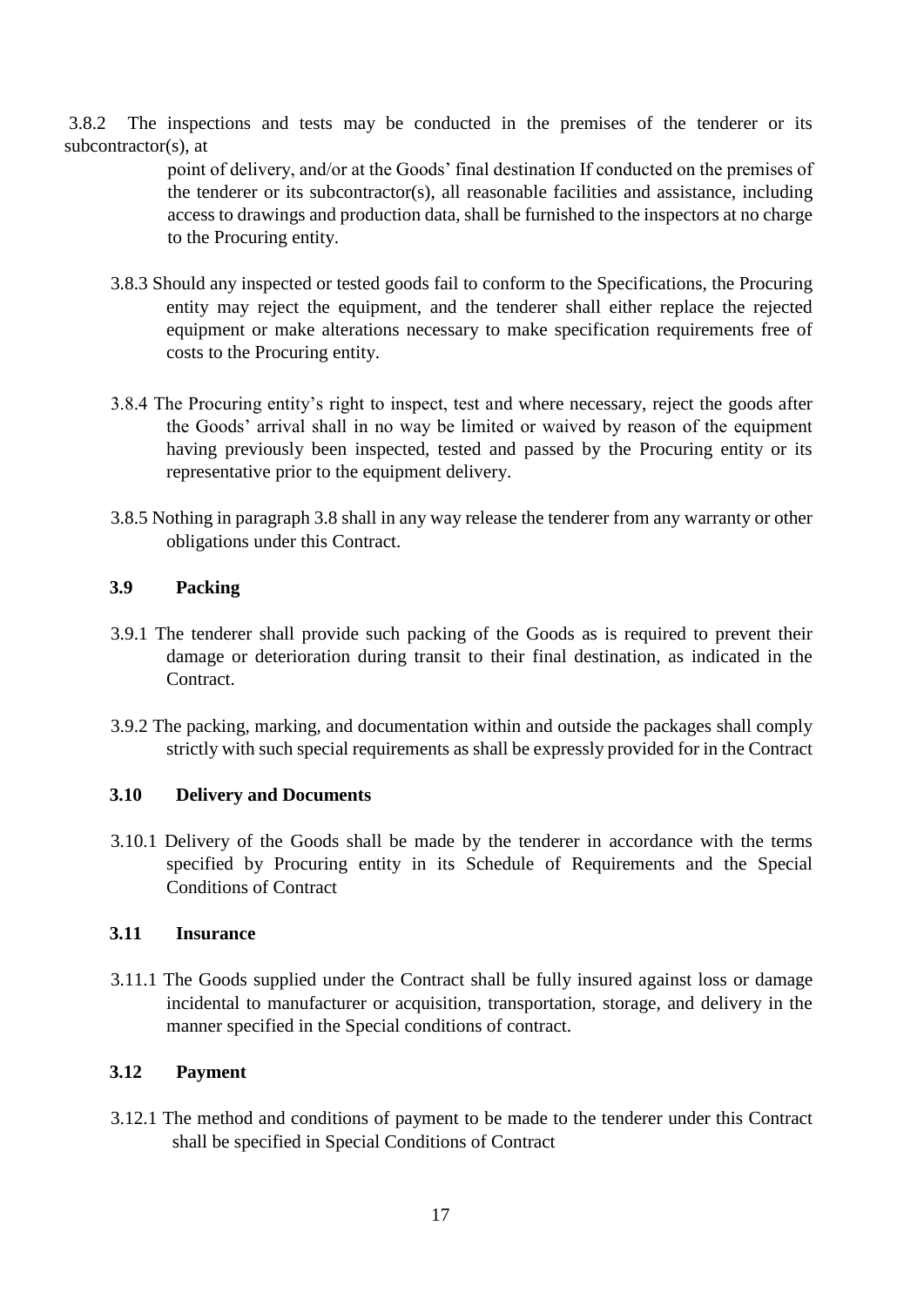3.12.2 Payments shall be made promptly by the Procuring entity as specified in the contract

# **3.13 Prices**

- 3.13.1 Prices charged by the tenderer for goods delivered and services, performed under the Contract shall not, with the exception of any price adjustments authorized in Special Conditions of Contract, vary from the prices by the tenderer in its tender.
- 3.13.2 Contract price variations shall not be allowed for contracts not exceeding one year (12 months)
	- 3.13.3 Where contract price variation is allowed, the variation shall not exceed 10% of the original contract price.
	- 3.13.4 Price variation request shall be processed by the procuring entity within 30 days of receiving the request.

# **3.14. Assignment**

3.14.1 The tenderer shall not assign, in whole or in part, its obligations to perform under this Contract, except with the Procuring entity's prior written consent

# **3.15 Subcontracts**

3.15.1 The tenderer shall notify the Procuring entity in writing of all subcontracts awarded under this Contract if not already specified in the tender. Such notification, in the original tender or later, shall not relieve the tenderer from any liability or obligation under the Contract

# **3.16 Termination for default**

- 3.16.1 The Procuring entity may, without prejudice to any other remedy for breach of Contract, by written notice of default sent to the tenderer, terminate this Contract in whole or in part
	- (a) if the tenderer fails to deliver any or all of the goods within the period(s) specified in the Contract, or within any extension thereof granted by the Procuring entity
	- (b) if the tenderer fails to perform any other obligation(s) under the Contract
	- (c) if the tenderer, in the judgment of the Procuring entity has engaged in corrupt or fraudulent practices in competing for or in executing the Contract
- 3.16.2 In the event the Procuring entity terminates the Contract in whole or in part, it may procure, upon such terms and in such manner as it deems appropriate, equipment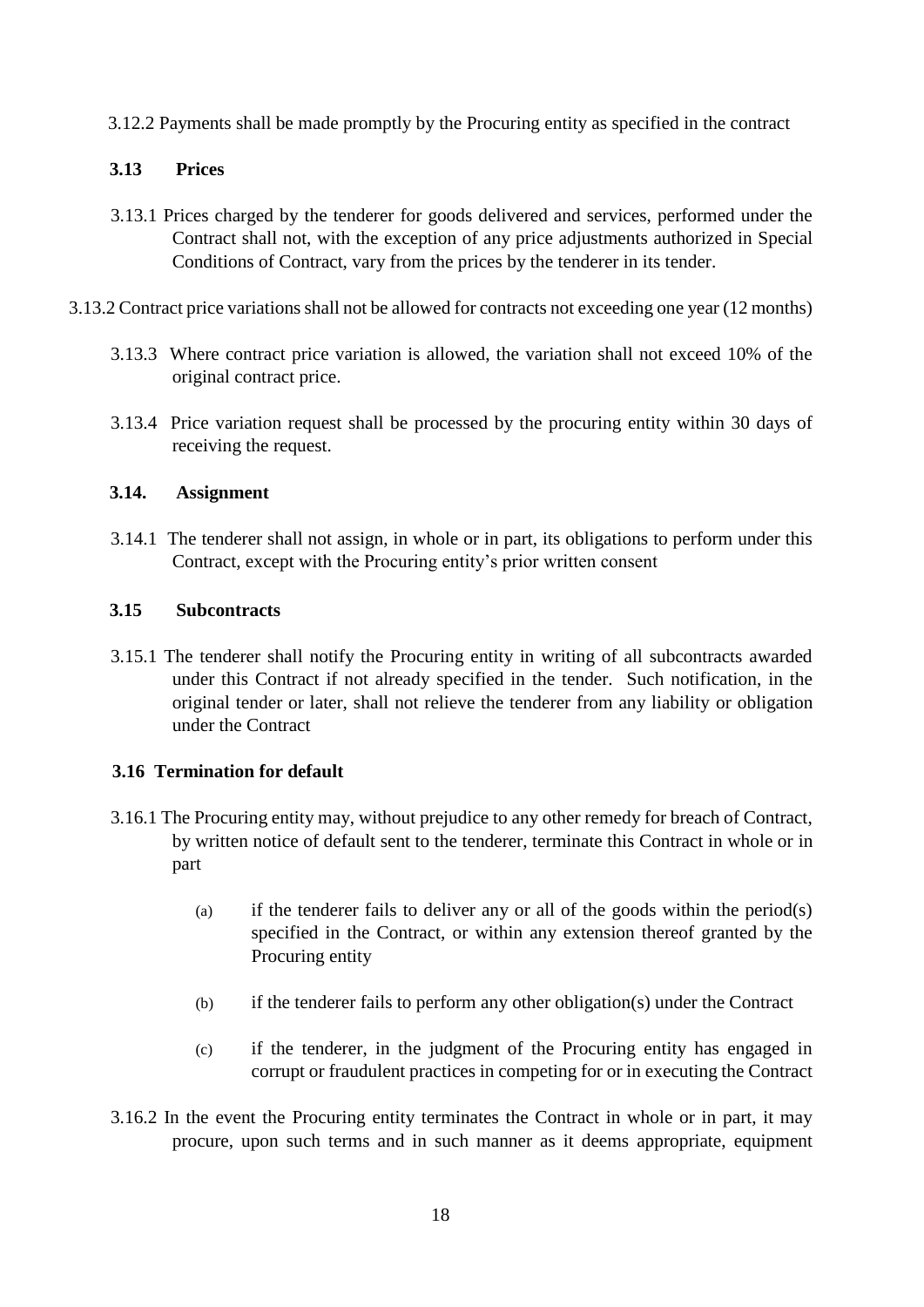similar to those undelivered, and the tenderer shall be liable to the Procuring entity for any excess costs for such similar goods.

# **3.17 Liquidated Damages**

3.17.1. If the tenderer fails to deliver any or all of the goods within the period(s) specified in the contract, the procuring entity shall, without prejudice to its other remedies under the contract, deduct from the contract prices liquidated damages sum equivalent to 0.5% of the delivered price of the delayed items up to a maximum deduction of 10% of the delayed goods. After this the tenderer may consider termination of the contract.

#### **3.18 Resolution of Disputes**

- 3.18.1 The procuring entity and the tenderer shall make every effort to resolve amicably by direct informal negotiation and disagreement or dispute arising between them under or in connection with the contract
- 3.18.2 If, after thirty (30) days from the commencement of such informal negotiations both parties have been unable to resolve amicably a contract dispute, either party may require adjudication in an agreed national or international forum, and/or international arbitration.

#### **3.19 Language and Law**

3.19.1 The language of the contract and the law governing the contract shall be English language and the Laws of Kenya respectively unless otherwise stated.

#### **3.20 Force Majeure**

3.20.1 The tenderer shall not be liable for forfeiture of its performance security or termination for default if and to the extent that it's delay in performance or other failure to perform its obligations under the Contract is the result of an event of Force Majeure.

#### **SECTION IV - SPECIAL CONDITIONS OF CONTRACT**

#### **Notes on Special Conditions of Contract**

The clauses in this section are intended to assist the procuring entity in providing contractspecific information in relation to corresponding clauses in the General Conditions of Contract.

The provisions of Section IV complement the General Conditions of Contract included in Section III, specifying contractual requirements linked to the special circumstances of the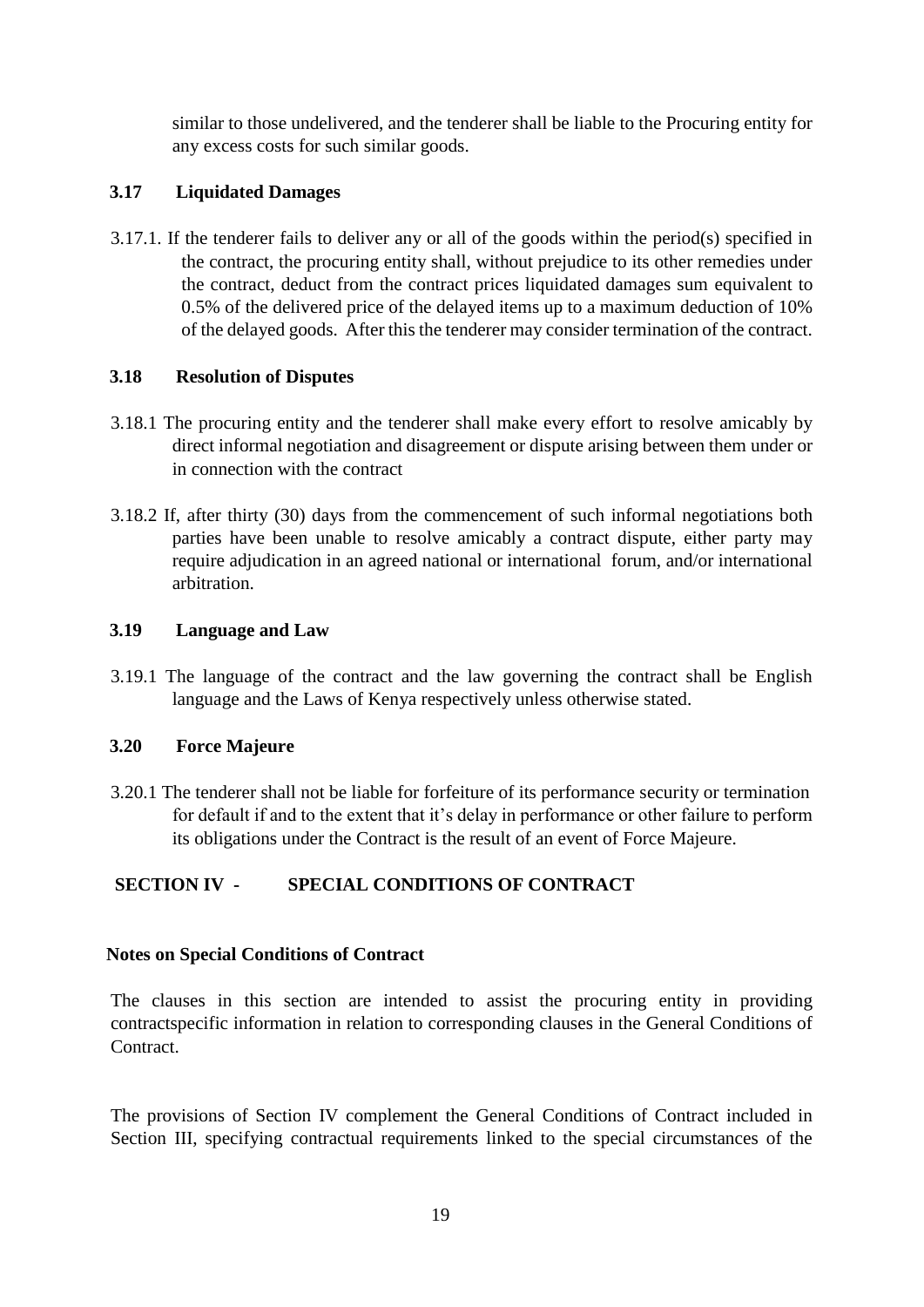procuring entity and the goods being procured. In preparing Section IV, the following aspects should be taken into consideration.

- (a) Information that complement provisions of Section III must be incorporated and
- (b) Amendments and/or supplements to provisions of Section III, as necessitated by the circumstances of the goods being procured must also be incorporated.

#### **SECTION IV - SPECIAL CONDITIONS OF CONTRACT**

- 4.1. Special Conditions of Contract shall supplement the General Conditions of Contract. Whenever there is a conflict, between the GCC and the SCC, the provisions of the SCC herein shall prevail over these in the GCC.
- 42. Special conditions of contract as relates to the GCC

| <b>REFERENCE OF GCC</b>        | <b>SPECIAL CONDITIONS OF CONTRACT</b> |
|--------------------------------|---------------------------------------|
| 3.7.1 performance security     | N/A                                   |
| 3.12.1 terms of payment        | Through LPO                           |
| 3.18.1 resolutions of disputes | Through arbitration                   |
|                                |                                       |

#### **SECTION V - TECHNICAL SPECIFICATIONS**

#### **5.1 General**

- 5.1.1 These specifications describe the requirements for goods. Tenderers are requested to submit with their offers the detailed specifications, drawings, catalogues, etc for the products they intend to supply
- 5.1.2 Tenderers must indicate on the specifications sheets whether the equipment offered comply with each specified requirement.
- 5.1.3 All the dimensions and capacities of the equipment to be supplied shall not be less than those required in these specifications. Deviations from the basic requirements, if any shall be explained in detail in writing with the offer, with supporting data such as calculation sheets, etc. The procuring entity reserves the right to reject the products, if such deviations shall be found critical to the use and operation of the products.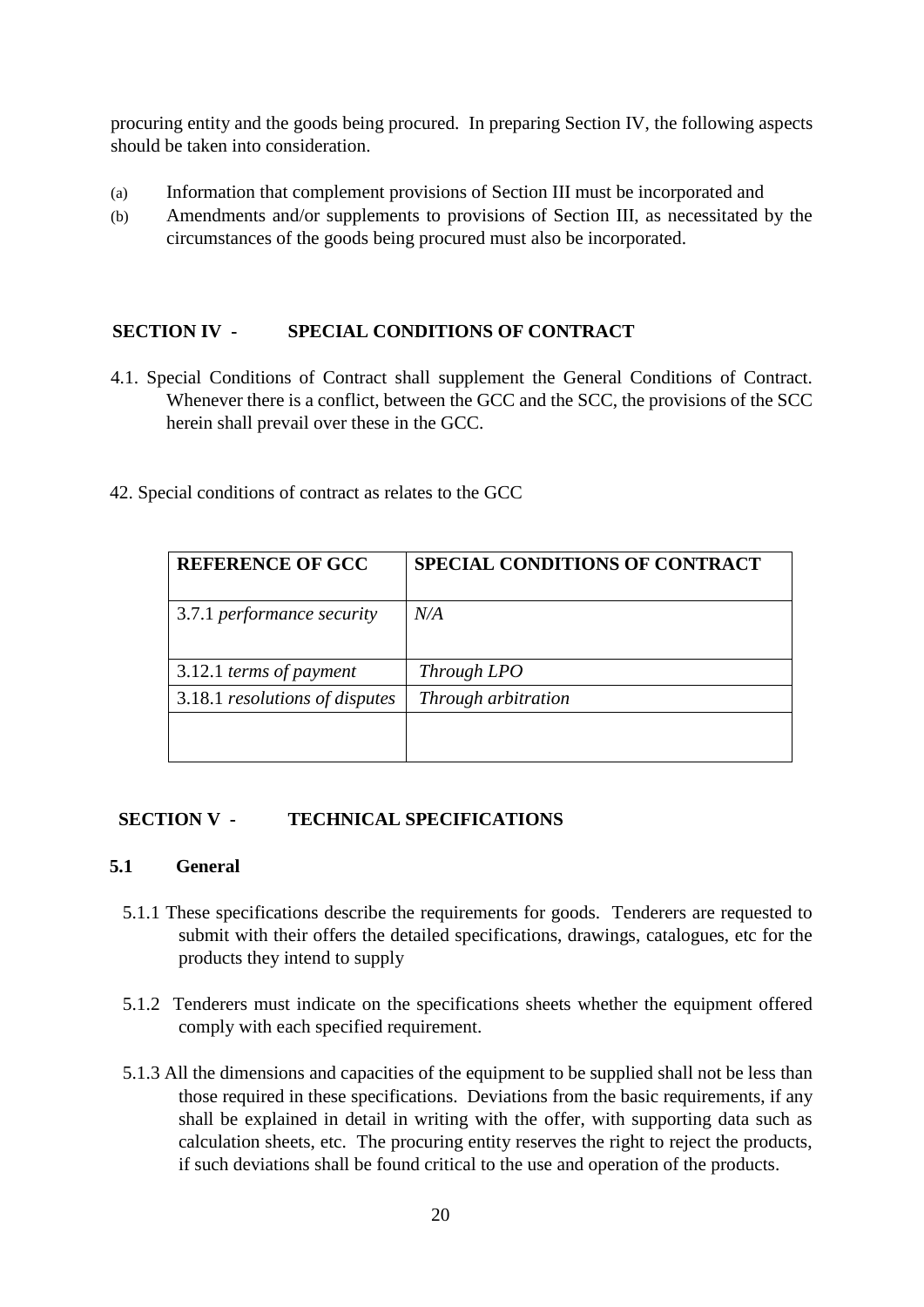5.1.4 The tenderers are requested to present information along with their offers as follows:

- (i) Shortest possible delivery period of each product
- (ii) Information on proper representative and/or workshop for back-up service/repair and maintenance including their names and addresses.
- 5.1.5 Below are specifications for the services

# **SECTION VI**

# **FRAMEWORK AGREEMENT FOR SUPPLY & DELIVERY OF GENERAL OFFICE & PRINTED STATIONERY AS-AND-WHEN-REQUIRED**

**Quote in the table below inclusive of all other incidental costs of delivery.**

# **TENDER NUMBER: KIMWASCO-010-2022-2024**

**TENDER NAME: Supply & delivery of general office & printed stationery as-and-whenrequired**

|  | PRICE SCHEDULE STATIONERY MATERIALS AS-AND-WHEN-REQUIRED |
|--|----------------------------------------------------------|
|  |                                                          |

|     | <b>S/No.</b> Item Description                       | Unit      | <b>Unit Cost</b> |
|-----|-----------------------------------------------------|-----------|------------------|
| 1.  | Printing Paper A4 Size Paper On                     | Per Ream  |                  |
| 2.  | Printing Paper A4 Size AZHAR COPIER<br><b>SUPER</b> | Per Ream  |                  |
|     | <b>BIROS AND RELATED ITEMS</b>                      |           |                  |
| 3.  | Biros - BIC                                         | Per Pkt   |                  |
| 4.1 | Biros - Sharp Pointed                               | Per Pkt   |                  |
| 5.  | <b>HB</b> Pencils                                   | Per Dozen |                  |
| 6.  | <b>HB</b> Rubbers                                   | Per Dozen |                  |
| 7.1 | <b>Mark Pens</b>                                    | Per Dozen |                  |
|     | $10$ Highlighter                                    | Per Pc    |                  |
| 11  | Rulers                                              | Per Pc    |                  |
| 12  | <b>Executive Biro Pens</b>                          | Per Pc    |                  |
|     | <b>Counter Books/Other Books</b>                    |           |                  |
|     | $13/4$ Quire A4 Counter Books                       | Per Pc    |                  |
|     | $14$ 3 Quire A4 Counter Books                       | Per Pc    |                  |
| 15  | 2 Quire A4 Counter Books                            | Per Pc    |                  |
| 16  | 1 Quire A4 Counter Books                            | Per Pc    |                  |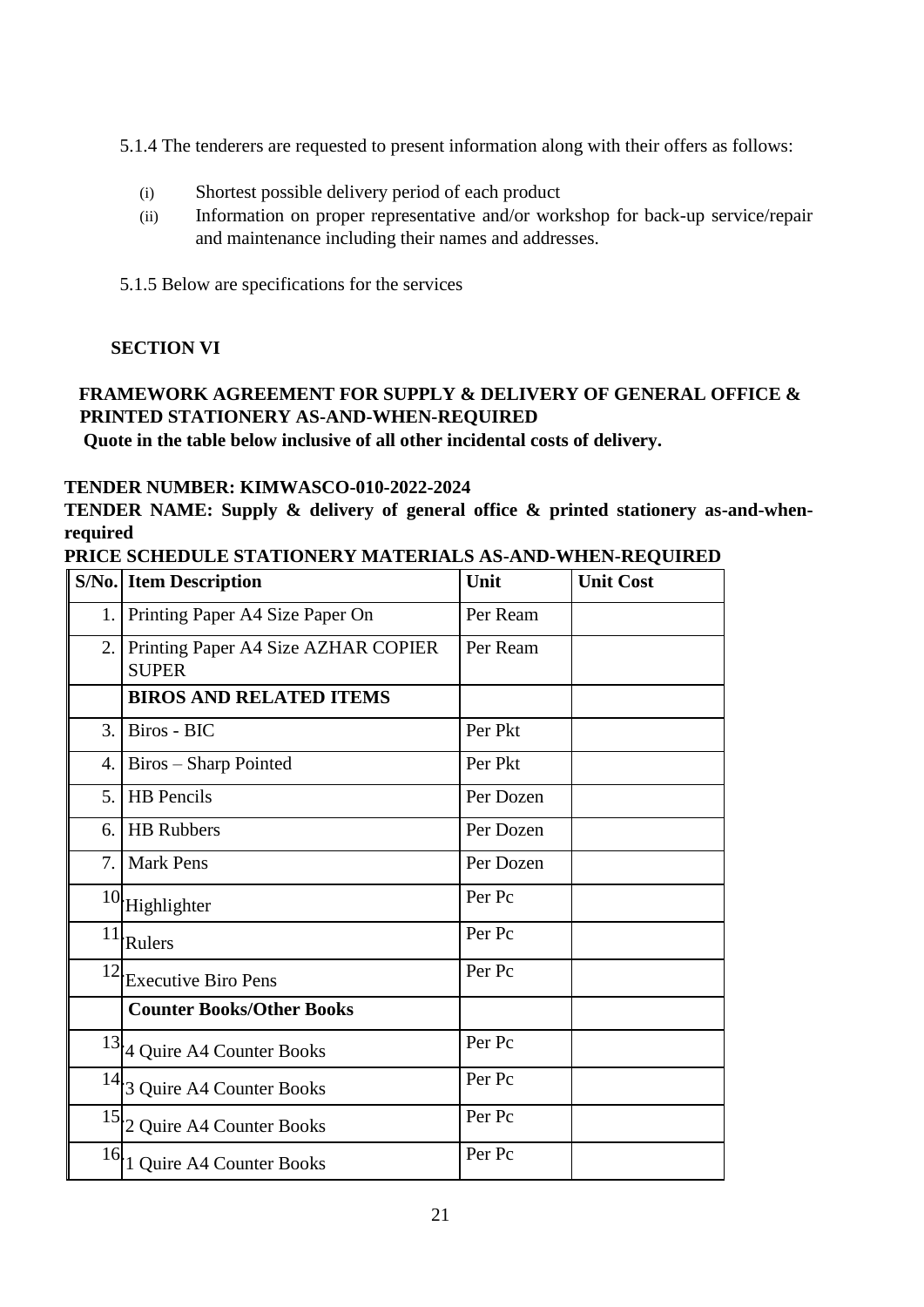|    | <b>S/No.</b> Item Description                         | Unit     | <b>Unit Cost</b> |
|----|-------------------------------------------------------|----------|------------------|
|    | $25$ 3 Quire A4 Journal                               | Per Pc   |                  |
|    | $26$ 2 Quire A4 Journal                               | Per Pc   |                  |
|    | $27$ 2 Quire Cash Book                                | Per Pc   |                  |
|    | $28$ Analysis Book – Petty Cash                       | Per Pc   |                  |
|    | 29 Delivery Book                                      | Per Pc   |                  |
|    | 30 Analysis Book KB 816                               | Per Pc   |                  |
| 31 | Analysis Book KB 216                                  | Per Pc   |                  |
|    | 32 Visitors Book                                      | Per Pc   |                  |
|    | 33 A4 Loose Leaf Full Scalps                          | Per Ream |                  |
|    | 34 A4 Spiral Bound Notebook                           | Per Pc   |                  |
|    | $35$ A5 Spiral Bound Notebook                         | Per Pc   |                  |
|    | <b>Files</b>                                          |          |                  |
|    | 36 Spring Files-PVC Globe Executive                   | Per Pc   |                  |
|    | 37 Spring Files-PVC                                   | Per Pc   |                  |
|    | 38 Spring Files-Manila                                | Per Pc   |                  |
| 40 | File Holders                                          | Per Pc   |                  |
|    | 41 Box Files                                          | Per Pc   |                  |
|    | <b>Cabinets</b>                                       |          |                  |
|    | 44 Four Drawer Metallic Cabinet For Files<br>Standard | Per Pc   |                  |
|    | 45 Stapler, Paper Punch, Staples And Pins             |          |                  |
|    | 46 Staples 24/60 - 5000 Pcs Pkt-Kangaroo<br>Original  | Per Pkt  |                  |

| <b>S/No.</b> Item Description                           | Unit    | <b>Unit Cost</b> |
|---------------------------------------------------------|---------|------------------|
| 47 Staples For Staedler HD 2017 Kangaroo<br>5000 Pc Pkt | Per Pkt |                  |
| <b>Office Pins</b>                                      | Per Pkt |                  |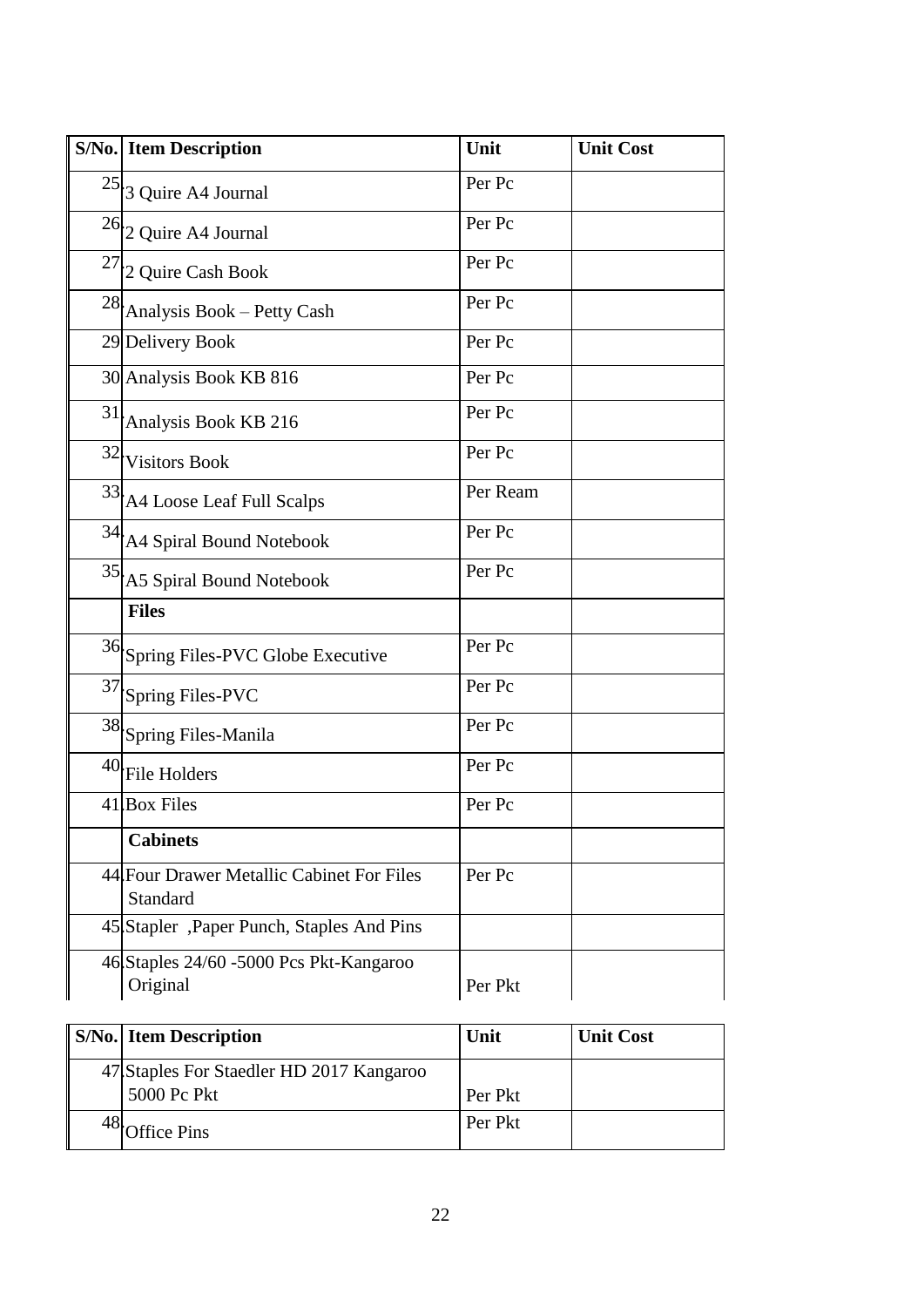|    | 49 Paper Clips Per Standard Box                                       | Per Pkt    |  |
|----|-----------------------------------------------------------------------|------------|--|
|    | 50 Thump Tucks                                                        | Per Pkt    |  |
|    | $51$ Stapler                                                          | Per Pc     |  |
|    | 52 Paper Punch                                                        | Per Pc     |  |
|    | 54 Heavy Duty Large Stapler                                           | Per Pc     |  |
|    | 55 Heavy Duty Paper punch                                             | Per Pc     |  |
|    | 56 Heavy Duty Stapler                                                 | Per Pc     |  |
|    | <b>Envelopes</b>                                                      |            |  |
|    | 57 Envelope Size A3manilla Original                                   | Per Pc     |  |
|    | 58 Envelope Size A4 Manila Original                                   | Per Pc     |  |
|    | 59 Envelope Size A5 Manila Original                                   | Per Pc     |  |
|    | 60 Envelope Size A6 White Original                                    | Per Pc     |  |
|    | <b>Toner For Printers</b>                                             |            |  |
|    | 61 Toner Cartridge 12A-Original                                       | Per Pc     |  |
|    | 62 Toner Cartridge 05 A-Original                                      | Per Pc     |  |
|    | 63 Toner Cartridge 53 A-Original                                      | Per Pc     |  |
|    | 64 Toner Cartridge 17A-Original                                       | Per Pc     |  |
|    | 65 Toner Cartridge 85 A -Original                                     | Per Pc     |  |
|    | 66 Toner TK 3130 For Printer FS 4200 DN<br><b>KYOCERA</b>             | Per Pc     |  |
| 67 | Toner Cartridge 17 A-Original                                         | Per Pc     |  |
|    | 68 Toner KIT TK - 3160 - FOR KYOCERA<br>P3045                         |            |  |
|    | $69$ Toner KIT – TK 6115 – FOR M4125 In                               | Per Pc     |  |
|    | 70 Toner Kit – Tk 5240 Bk For Kyocera M<br>5526 Cdw (Black & Colored) | Per Pc     |  |
|    | <b>Office Glue And White Out</b>                                      |            |  |
|    | <sup>71</sup> Pritt Stick 200 Mg                                      | Per Bottle |  |
|    | $\frac{72}{1}$ Glue Stick – Medium                                    | Per Pc     |  |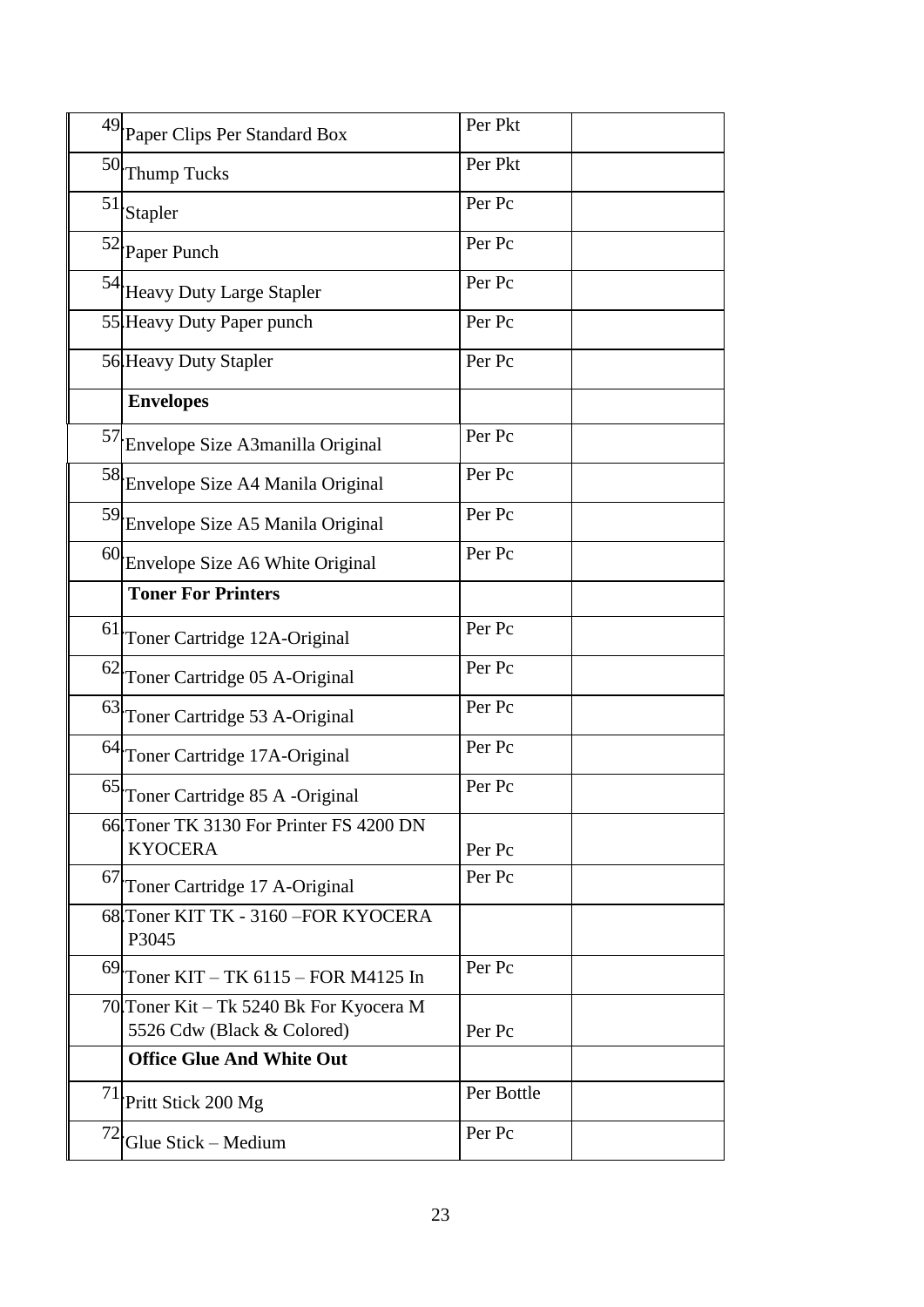|    | $73$ Office Glue – 50ml                                       | Per Pc  |
|----|---------------------------------------------------------------|---------|
|    | $74$ Office Glue – 250ml                                      | Per Pc  |
|    | $75$ White Out – 20ml                                         | Per Pc  |
|    | <b>Stickers</b>                                               |         |
|    | 76 Self-Adhesive Stickers - Large Size                        | Per Pc  |
|    | $77$ Self-Adhesive Stickers – Medium                          | Per Pc  |
|    | 78 Yellow Repositionable Notes -100 Sheets<br>5'x3'(127x76mm) | Per Pc  |
|    | 79 Yellow Repositionable Notes -100 Sheets<br>3'x3'(76x76mm)  | Per Pc  |
|    | 80 Afri Mask Tape 2"48mmx50mts                                | Per Pc  |
|    | <b>Calculator</b>                                             |         |
| 81 | Calculator - 14 Digit Casio-DJ 240D                           | Per Pc  |
|    | <b>Stamp And Ink</b>                                          |         |
|    | $82\ensuremath{ } \ensuremath{\mathsf{Stamp}}$ Pad            | Per Pc  |
|    | $83\ensuremath{ } \ensuremath{\mathsf{Stamp}}$ Pad Ink        | Per Pc  |
|    | 84 Self-Inking Stamp                                          | Per Pc  |
|    | 85 Page Divider                                               | Per Set |
|    | 86 Binding Materials                                          | Per Pc  |
|    | $87$ Cover - Top And Bottom                                   | Per Pc  |
|    | $^{88}\!$ Spiral                                              | Per Pc  |
|    | <b>File Suspenders</b>                                        |         |
|    | <b>Kimwasco Printed Diaries</b>                               |         |
|    | 89 Kimwasco Printed Calendars Standard For<br>Desk            | Per Pc  |
| 90 | Kimwasco Printed Wall Calendars Size A4                       | Per Pc  |
| 91 | Kimwasco Printed Wall Calendars Size A3                       | Per Pc  |

# **PRICE SCHEDULE FOR PRINTED STATIONERY MATERIALS**

| S/No | <b>Name of The Items</b> | Unit | <b>Size</b> | Unit Cost In Ksh. |
|------|--------------------------|------|-------------|-------------------|
|      |                          |      |             |                   |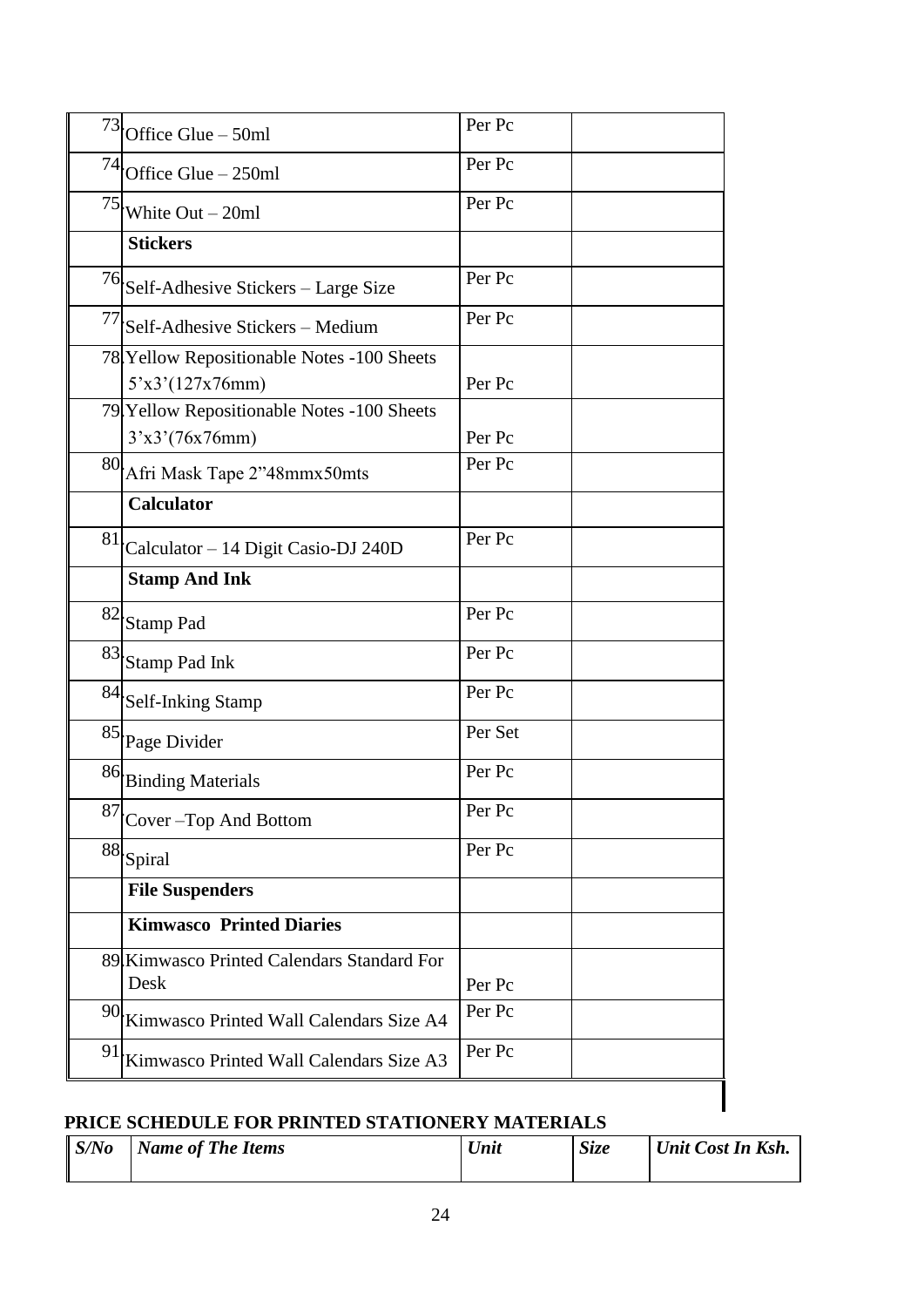|    | Meter Reading Books – 100 Pages         | Per Copy | $A4-$ |  |
|----|-----------------------------------------|----------|-------|--|
|    |                                         |          | $A5-$ |  |
|    | 2. $\vert$ S 11/S 13 Stores Books3 Copy |          | $A4-$ |  |
|    | SelfCarbonating $-50$ Pages             |          | $A5-$ |  |
| 3. | Payment Voucher Book $-3$ Copy          | Per Copy | $A4-$ |  |
|    | SelfCarbonating $-50$ Pages             |          | $A5-$ |  |
| 4. | Petty Cash/ Imprest Request/Surrender   | Per Copy | $A4-$ |  |
|    | Books - 2 Copy Self-Carbonating - 100   |          | $A5-$ |  |
|    | Pages                                   |          |       |  |

| 5.   | Invoices - 3 Copy Self-Carbonating $-50$ Pages Per Copy |              | $A4-$<br>$A5-$ |  |
|------|---------------------------------------------------------|--------------|----------------|--|
| 6.   | Proforma Invoices - 3 Copy Self Carbonating -           | Per Copy     | $A4-$          |  |
|      | 50 Pages                                                |              | $A5-$          |  |
| 7.   | Receipt Books - 2 Copy Self Carbonating -               | Per Copy     | $A4-$          |  |
|      | 100 Pages                                               |              | $A5-$          |  |
| 8.   | Delivery Note Book - 3 Copy Self Carbonating Per Copy   |              | $A4-$          |  |
|      | $-50$ Pages                                             |              | $A5-$          |  |
| 9.   | Cheque Register Book -2 Copy Self                       | Per Copy     | $A4-$          |  |
|      | Carbonating-100 Pages                                   |              | $A5-$          |  |
|      | 10. Cheque Dispatch Book -2 Copy                        | Per Copy     | $A4-$          |  |
|      | SelfCarbonating                                         |              | $A5-$          |  |
|      | 11. New Connection Forms Book $-3$ Copy                 | Per Copy A4- |                |  |
|      | SelfCarbonating-50 Pages                                |              | $A5-$          |  |
|      | 12. Water Bowser Requisition Forms Book - 3             | Per Copy     | $A4-$          |  |
|      | Copy Self-Carbonating-50 Pages                          |              | $A5-$          |  |
|      | 13. Petty Cash Requisition Form - 3 Copy                | Per Copy A4- |                |  |
|      | SelfCarbonating-100 Pages                               |              | $A5-$          |  |
|      | 14. Stores Requisition Forms (Book) – 3 Copy            | Per Copy A4- |                |  |
|      | Self-Carbonating-50 Pages                               |              | $A5-$          |  |
|      | 15. Leave Request Book - 3 Copy Self                    | Per Copy     | $A4-$          |  |
|      | Carbonating-100 Pages                                   |              | $A5-$          |  |
|      | 16. Local Purchase/Service Order                        | Per Copy     | $A4-$          |  |
|      | Books(L.P.O/L.S.O) - 3 Copy Self                        |              | $A5-$          |  |
|      | Carbonating-50 Pages                                    |              |                |  |
|      | 17. Staff Personal Identification Form - 3 Copy         | Per Copy     | $A4-$          |  |
|      | Self-Carbonating-100 Pages                              |              | $A5-$          |  |
|      | 18. Job Card Form/Book $-3$ Copy                        | Per Copy     | $A4-$          |  |
|      | SelfCarbonating-100 Pages                               |              | $A5-$          |  |
| 19.1 | Certificate Of Medical Examination Form - 3             | Per Copy     | $A4-$          |  |
|      | Copy Self Carbonating-100 Pages                         |              | $A5-$          |  |
|      | 20. Next Of Kin Form - 3 Copy Self Carbonating-         | Per Copy     | $A4-$          |  |
|      | 50 Pages                                                |              | $A5-$          |  |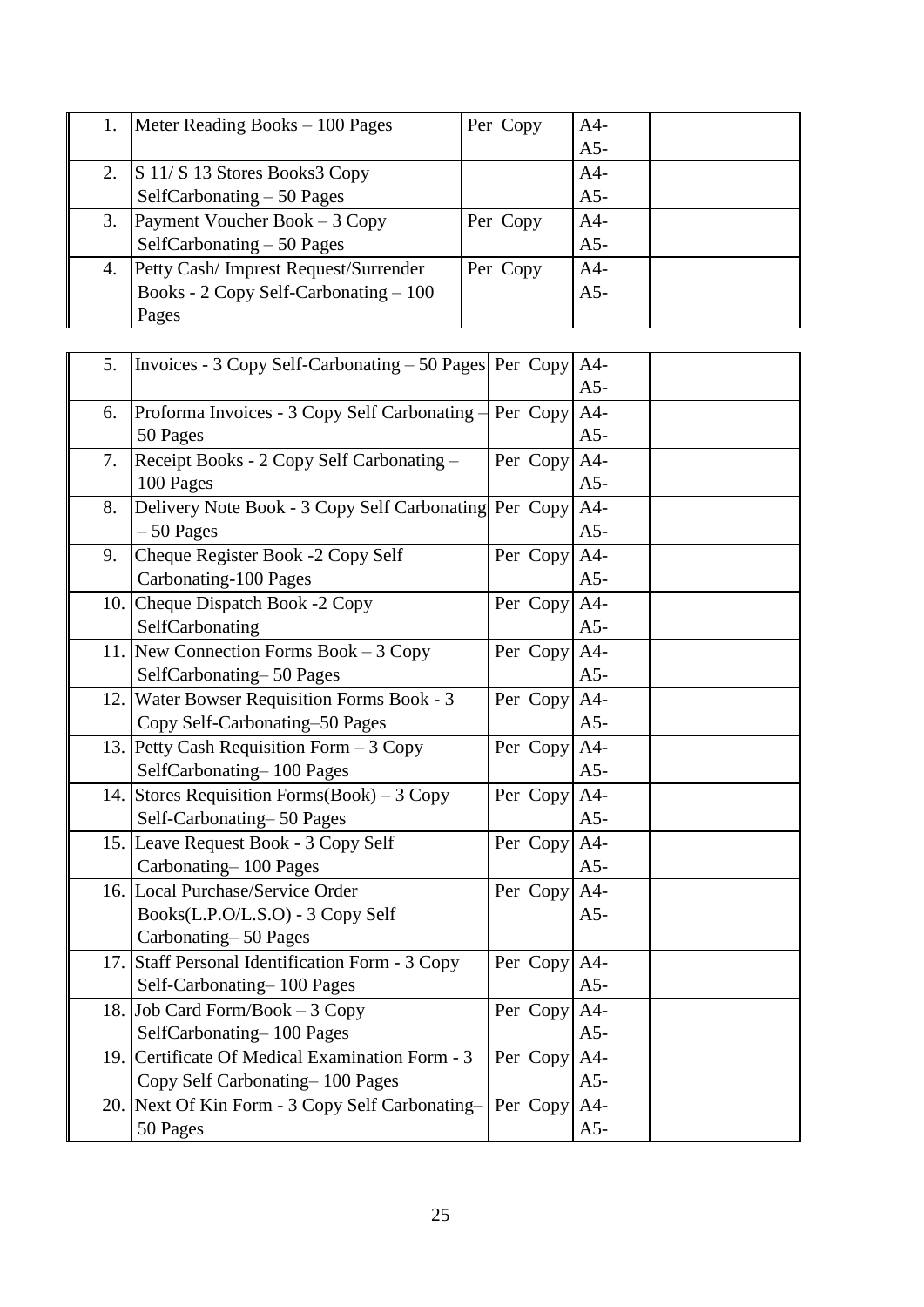| 21. Application Form For Annual Leave - 3 Copy          | Per Copy A4- |                |  |
|---------------------------------------------------------|--------------|----------------|--|
| Self-Carbonating-50 Pages                               |              | $A5-$          |  |
| 22. Fuel Requisition Book-3 Copy Self                   | Per Copy A4- |                |  |
| Carbonating-50 Pages                                    |              | $A5-$          |  |
| 23. Gate Pass For Materials Form (Book)-3 Copy          | Per Copy A4- |                |  |
| Self-Carbonating-50 Pages.                              |              | $A5-$          |  |
| 24. Requisition For Materials Form (Book)-3             | Per Copy A4- |                |  |
| Copy Self-Carbonating-50 Pages.                         |              | $A5-$          |  |
| 25. Water Bowser Gate Pass Forms Book - 3 Copy Per Copy |              | $A4-$          |  |
| Self-Carbonating-50 Pages                               |              | $A5-$          |  |
| 26. Application For Meter Replacement (Forms/           | Per Copy     | $A4-$          |  |
| Book - 3 Copy Self Carbonating -50 Pages.               |              | $A5-$          |  |
| 27. Regional Fuel Requisition Forms For                 | Per Copy A4- |                |  |
| Boreholes/Gensets (For Out Stations) Book - 3           |              | $A5-$          |  |
| Copy Self-Carbonating-50 Pages                          |              |                |  |
| 28. Printed Stock Cards                                 | Per Copy A4- |                |  |
|                                                         |              | $A5-$          |  |
| 29. Kimwasco Printed Calendars                          |              |                |  |
| 30. Kimwasco Printed Calendars Standard For             | Per Pc       | <b>STAND</b>   |  |
| Desk                                                    |              | <b>ARD</b>     |  |
| 31. Kimwasco Printed Wall Calendars Size A4             | Per Pc       | A <sub>4</sub> |  |
| 32. Kimwasco Printed Wall Calendars Size A3             | Per Pc       | A <sub>3</sub> |  |
| <b>Kimwasco Printed Calendars</b>                       |              |                |  |
| 33. Kimwasco Printed Dairies Size A4                    | Per Pc       | A <sub>4</sub> |  |
| 34. Kimwasco Printed Size A5                            | Per Pc       | A <sub>5</sub> |  |

**Name of Tenderer:**……………………………………………………………….....................

 $46$ 

**Signature**……………………………….. **Date & Stamp**………………………………

# **SECTION VII: EVALUATION CRITERIA**

# **STAGE 1: PRELIMINARY EVALUATION/MANDATORY REQUIREMENTS**

Eligible bidders should note that only those meeting the criteria indicated below as minimum, supported by the relevant documents at submission will be considered for further evaluation: -

| S/NO. | Mandatory Requirement | <b>Responsive or Not</b> |
|-------|-----------------------|--------------------------|
|       |                       | <b>Responsive</b>        |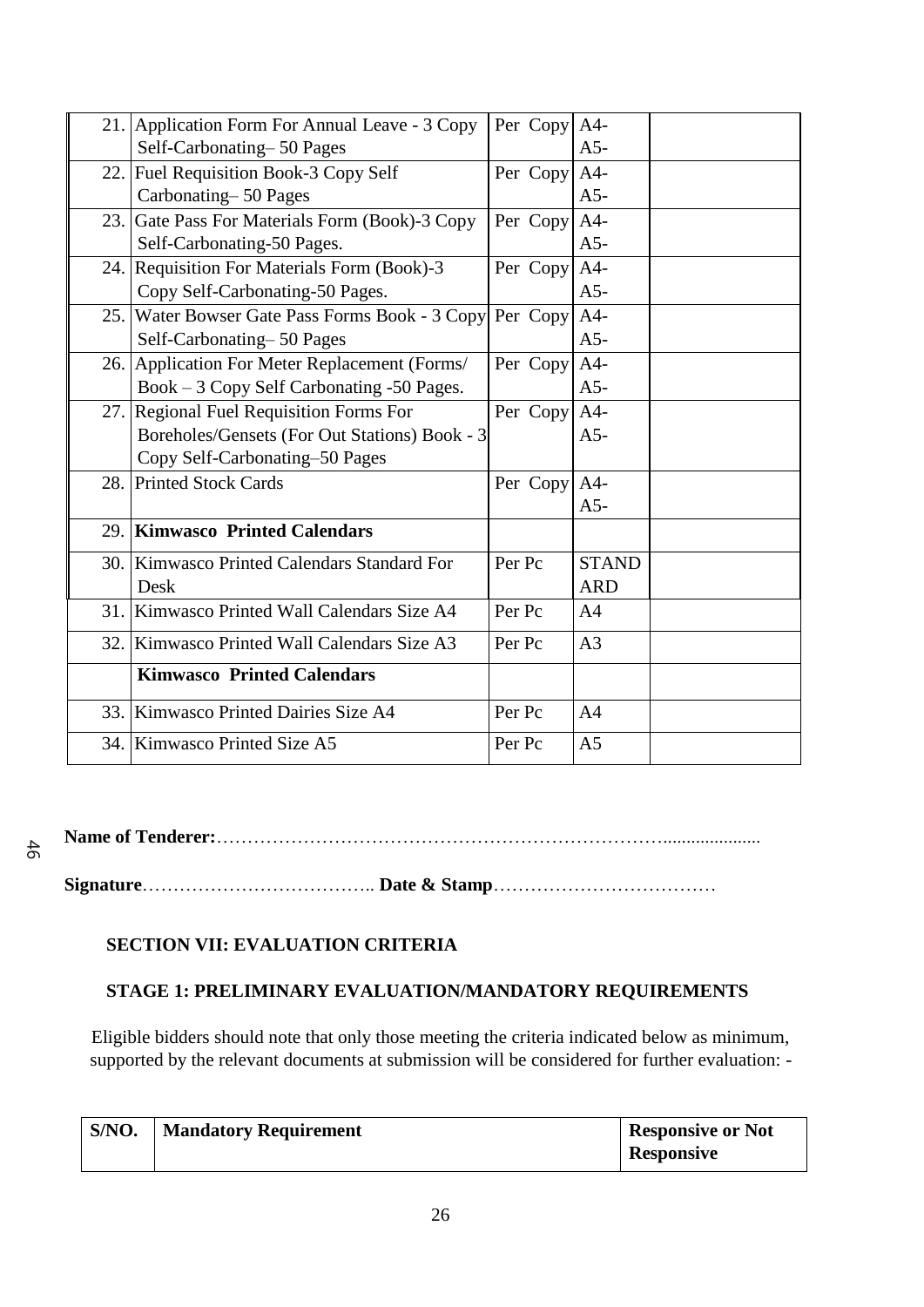| 1.               | Must Submit a copy of certificate of Registration/                                                        |  |
|------------------|-----------------------------------------------------------------------------------------------------------|--|
|                  | Incorporation                                                                                             |  |
| 2.               | Must Submit a copy of a current/valid Tax Compliance or                                                   |  |
|                  | Exemption certificate from Kenya Revenue Authority                                                        |  |
| 3.               | Must Fill the Price Schedule in the format provided                                                       |  |
| $\overline{4}$ . | Must Fill the tender form in the format provided                                                          |  |
| 5.               | Must submit a dully filled and signed Confidential Business                                               |  |
|                  | Questionnaire in the format provided                                                                      |  |
| Name of t        | Must fill, sign and stamp the self declaration form attached signature of person signing the Tender] Date |  |
| 7.               | Copy of CR12 for Registered Limited Company and copies                                                    |  |
|                  | of ID cards of the Directors/Owners                                                                       |  |
| 8.               | Copy of Single Business Permit/Licence                                                                    |  |
| 9.               | Compliance with section $74(1)$ (i) of the PPAD Act, 2015                                                 |  |
|                  | that makes it a mandatory "requirement of                                                                 |  |
|                  | serialisation/pagination of pages by the bidder" for each                                                 |  |
|                  | submitted<br>bid                                                                                          |  |
| 10.              | Must submit a copy of a Valid AGPO Certificate for                                                        |  |
|                  | WOMEN/YOUTH/PLWD                                                                                          |  |
|                  |                                                                                                           |  |
|                  |                                                                                                           |  |

# **Only Bidders who comply to all the above mandatory requirements qualify for the next stage of evaluation.**

# **STAGE 2: TECHNICAL EVALUATION/QUALIFICATIONS**

| No. of Years of                                               | Physical         | Reference of at      | Delivery timeline                             | Documentary Evidence Financial |                    | Total  |
|---------------------------------------------------------------|------------------|----------------------|-----------------------------------------------|--------------------------------|--------------------|--------|
| Registration as a                                             | address; provide | least three firms    | after receipt of                              | of availability of             | Ability            | of     |
| Supplier                                                      | details of       | that the bidder has  | <b>LPO</b>                                    | existing                       | (attach            | points |
| $(20 \text{ scores})$                                         | physical address | supplied similar     | $(10$ Points)                                 | stocks/contractual             | copies             | out    |
|                                                               | and contacts (   | items (Attach        |                                               | arrangements with              | $Bank$ $100$<br>of |        |
| Over 5 years - 15                                             | Attach evidence, | recommendation       | 7 days - 10 points stockists ( <i>provide</i> |                                | statements, points |        |
| points                                                        | e.g Proof of     | letters, LPOs,       | $\beta$ days - 5 points                       | copies of dealership           | etc.) $-$          |        |
| $3-5yrs - 10$                                                 | ownership,       | contract             |                                               | or agreement with              | 20                 |        |
| points                                                        | Rent/lease       | agreements $etc$ ) – |                                               | stockists $-15$ points         | points             |        |
| $\left 1\text{-}3\right\rangle$ yrs – 5 points agreement with |                  | 30 points            |                                               |                                |                    |        |
|                                                               | reference to     |                      |                                               |                                |                    |        |
|                                                               | form one)        |                      |                                               |                                |                    |        |
|                                                               | 10 points        |                      |                                               |                                |                    |        |

# **Only bidders obtaining a score of 70% and above shall qualify for financial evaluation.**

#### **STAGE 3: FINANCIAL EVALUATION:**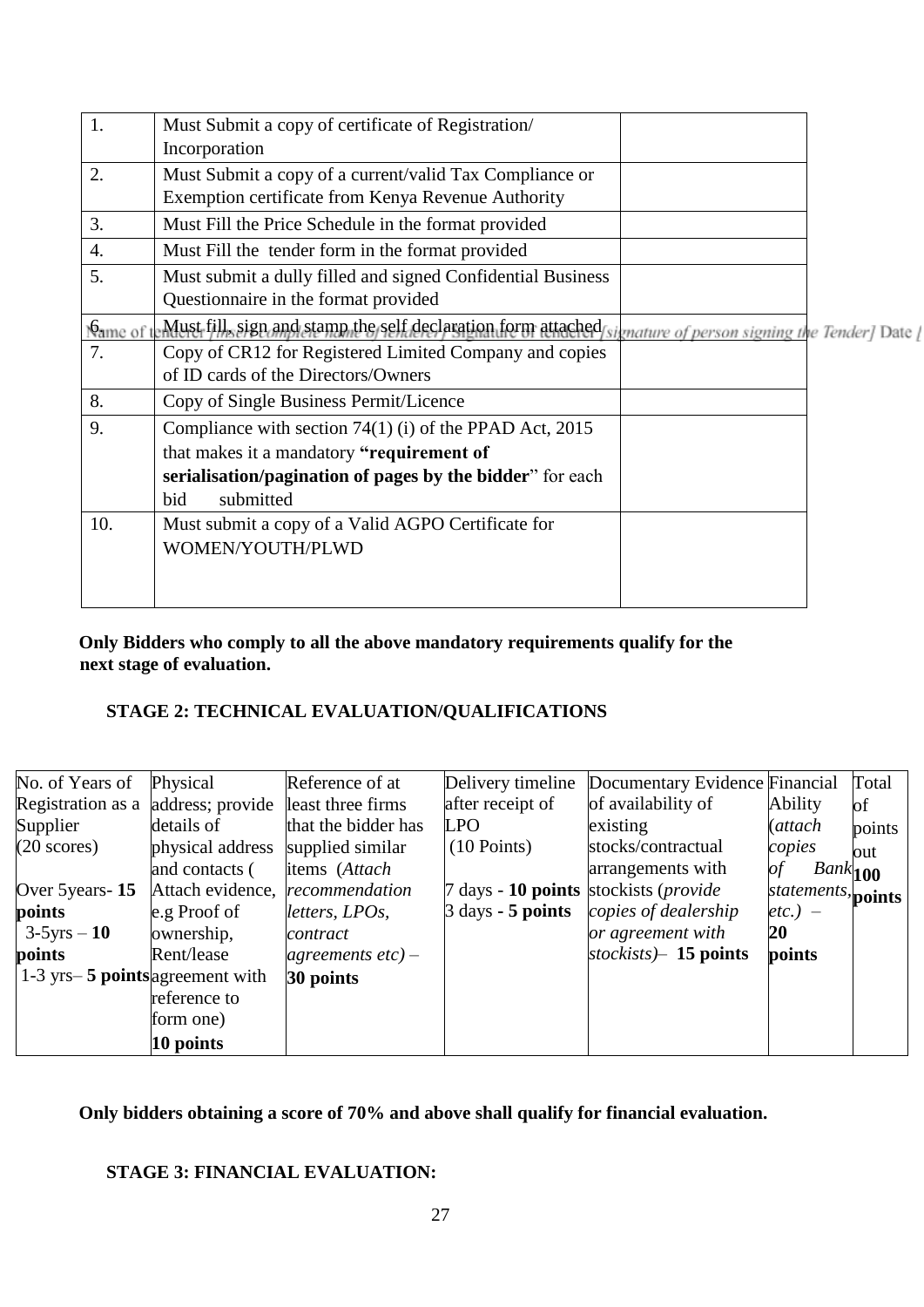Tenderers with the lowest evaluated bids per item will be recommended for framework agreement.

# **SECTION VIII - STANDARD FORMS**

#### **Notes on the sample Forms**

- 1. Form of Tender The form of tender must be completed by the tenderer and submitted with the tender documents. It must also be duly signed by duly authorized representatives of the tenderer.
- 2. Confidential Business Questionnaire Form This form must be completed by the tenderer and submitted with the tender documents.
- 3. Tender Security Form When required by the tender documents the tender shall provide the tender security either in the form included herein or in another format acceptable to the procuring entity.
- 4. Contract Form The Contract Form shall not be completed by the tenderer at the time of submitting the tender. The Contract Form shall be completed after contract award and should incorporate the accepted contract price.
- 5. Performance Security Form The performance security form should not be completed by the tenderers at the time of tender preparation. Only the successful tenderer will be required to provide performance security in the form provided herein or in another form acceptable to the procuring entity.
- 6. Bank Guarantee for Advance Payment Form When Advance payment is requested for by the successful bidder and agreed by the procuring entity, this form must be completed fully and duly signed by the authorized officials of the bank.
- 7. Manufacturers Authorization Form When required by the ender documents this form must be completed and submitted with the tender documents. This form will be completed by the manufacturer of the goods where the tenderer is an agent.

#### **8.1 FORM OF TENDER**

Date and the same state of the state of the state of the state of the state of the state of the state of the state of the state of the state of the state of the state of the state of the state of the state of the state of

| Tender No. |
|------------|

| <b>m</b> |  |  |
|----------|--|--|
|          |  |  |

*[name and address of procuring entity]* 

Gentlemen and/or Ladies: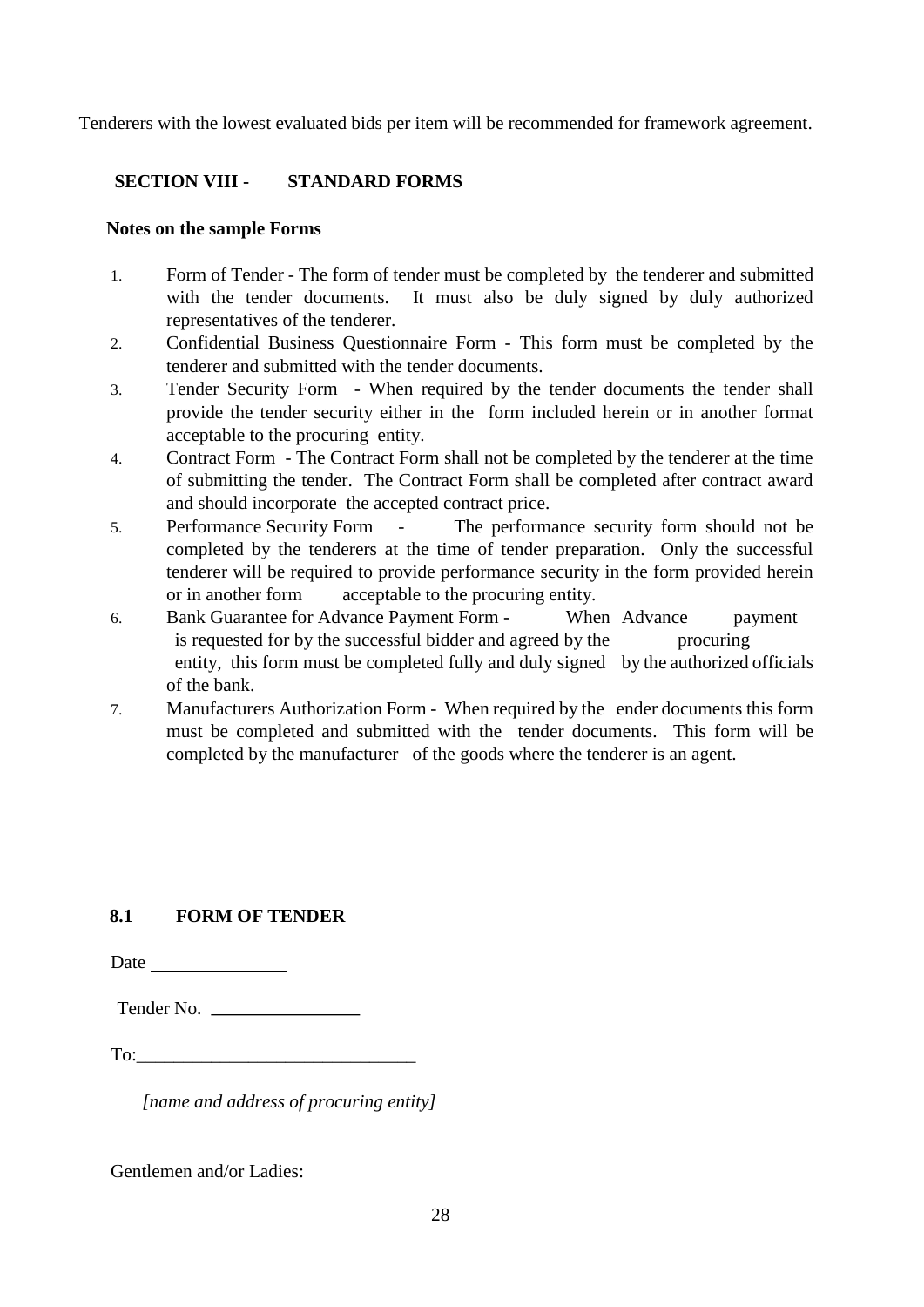1. Having examined the tender documents including Addenda

Nos. ………………………………. *[insert numbers].*the receipt of which is hereby duly acknowledged, we, the undersigned, offer to supply deliver, install and commission ( …………………………………………… (*insert equipment description*) in conformity with the said tender documents for the sum of

…………………………………………………………. (*total tender amount in words and figures*) or such other

sums as may be ascertained in accordance with the Schedule of Prices attached herewith and made part of this Tender.

- 2. We undertake, if our Tender is accepted, to deliver install and commission the equipment in accordance with the delivery schedule specified in the Schedule of Requirements.
- 3. If our Tender is accepted, we will obtain the guarantee of a bank in a sum of equivalent to percent of the Contract Price for the due performance of the Contract , in the form prescribed by ………………. ……………….( *Procuring entity).*
- 4. We agree to abid by this Tender for a period of …… [*number]* days from the date fixed for tender opening of the Instructions to tenderers, and it shall remain binding upon us and may be accepted at any time before the expiration of that period.
- 5. This Tender, together with your written acceptance thereof and your notification of award, shall

constitute a Contract, between us. Subject to signing of the Contract by the parties.

6. We understand that you are not bound to accept the lowest or any tender you may receive.

Dated this day of 20

[signature] [in the capacity of]

Duly authorized to sign tender for an on behalf of

# **8.2 CONFIDENTIAL BUSINESS QUESTIONNAIRE FORM (S33)**

 You are requested to give the particulars indicated in Part 1 and either Part 2(a), 2(b) or 2 (c ) whichever applied to your type of business

You are advised that it is a serious offence to give false information on this form

*Part 1 – General:* 

Business Name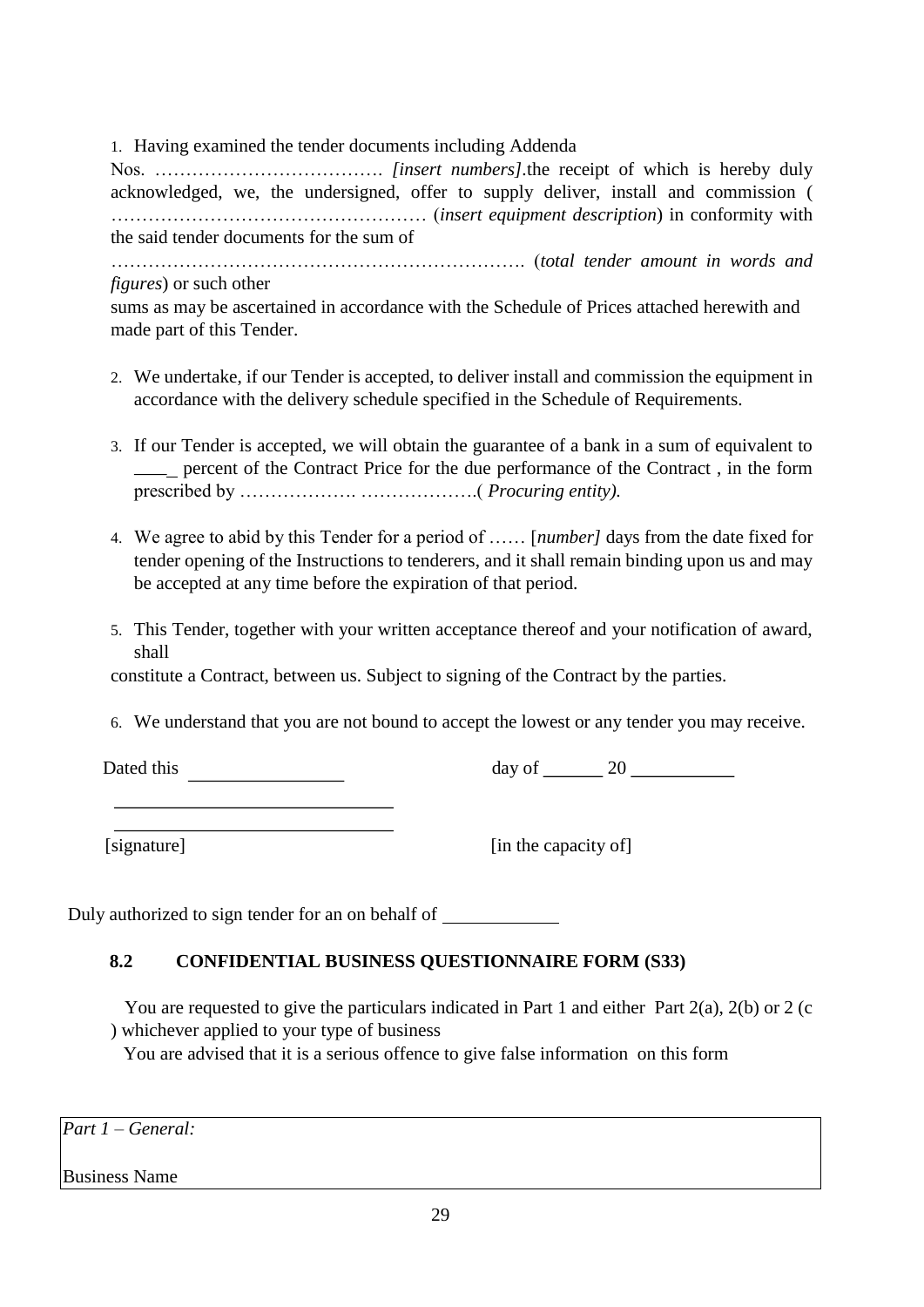| Location of business premises. Sub-county of ResidenceWard of<br>.<br>Maximum value of business which you can handle at any one time – Kshs.<br>Part $2(a)$ – Sole Proprietor<br>Nationality  Country of Residence County of Residence<br>Part 2 (b) Partnership<br>Given details of partners as follows:<br>NameNationalityCounty of Residence Sub-county of<br>ResidenceWard of Residence Shares<br>2.<br>3.<br>Part 2 (c) – Registered Company<br>State the nominal and issued capital of company-<br>Given details of all directors as follows<br>Name Nationality County of Residence Sub-county of Residence  Ward |                              |
|--------------------------------------------------------------------------------------------------------------------------------------------------------------------------------------------------------------------------------------------------------------------------------------------------------------------------------------------------------------------------------------------------------------------------------------------------------------------------------------------------------------------------------------------------------------------------------------------------------------------------|------------------------------|
|                                                                                                                                                                                                                                                                                                                                                                                                                                                                                                                                                                                                                          |                              |
|                                                                                                                                                                                                                                                                                                                                                                                                                                                                                                                                                                                                                          |                              |
|                                                                                                                                                                                                                                                                                                                                                                                                                                                                                                                                                                                                                          |                              |
|                                                                                                                                                                                                                                                                                                                                                                                                                                                                                                                                                                                                                          |                              |
|                                                                                                                                                                                                                                                                                                                                                                                                                                                                                                                                                                                                                          |                              |
|                                                                                                                                                                                                                                                                                                                                                                                                                                                                                                                                                                                                                          | Nature of Business           |
|                                                                                                                                                                                                                                                                                                                                                                                                                                                                                                                                                                                                                          | Registration Certificate No. |
|                                                                                                                                                                                                                                                                                                                                                                                                                                                                                                                                                                                                                          |                              |
|                                                                                                                                                                                                                                                                                                                                                                                                                                                                                                                                                                                                                          |                              |
|                                                                                                                                                                                                                                                                                                                                                                                                                                                                                                                                                                                                                          |                              |
|                                                                                                                                                                                                                                                                                                                                                                                                                                                                                                                                                                                                                          |                              |
|                                                                                                                                                                                                                                                                                                                                                                                                                                                                                                                                                                                                                          |                              |
|                                                                                                                                                                                                                                                                                                                                                                                                                                                                                                                                                                                                                          |                              |
|                                                                                                                                                                                                                                                                                                                                                                                                                                                                                                                                                                                                                          |                              |
|                                                                                                                                                                                                                                                                                                                                                                                                                                                                                                                                                                                                                          |                              |
|                                                                                                                                                                                                                                                                                                                                                                                                                                                                                                                                                                                                                          |                              |
|                                                                                                                                                                                                                                                                                                                                                                                                                                                                                                                                                                                                                          |                              |
|                                                                                                                                                                                                                                                                                                                                                                                                                                                                                                                                                                                                                          |                              |
|                                                                                                                                                                                                                                                                                                                                                                                                                                                                                                                                                                                                                          |                              |
|                                                                                                                                                                                                                                                                                                                                                                                                                                                                                                                                                                                                                          |                              |
|                                                                                                                                                                                                                                                                                                                                                                                                                                                                                                                                                                                                                          |                              |
|                                                                                                                                                                                                                                                                                                                                                                                                                                                                                                                                                                                                                          |                              |
|                                                                                                                                                                                                                                                                                                                                                                                                                                                                                                                                                                                                                          |                              |
|                                                                                                                                                                                                                                                                                                                                                                                                                                                                                                                                                                                                                          |                              |
|                                                                                                                                                                                                                                                                                                                                                                                                                                                                                                                                                                                                                          |                              |
|                                                                                                                                                                                                                                                                                                                                                                                                                                                                                                                                                                                                                          |                              |
|                                                                                                                                                                                                                                                                                                                                                                                                                                                                                                                                                                                                                          |                              |
|                                                                                                                                                                                                                                                                                                                                                                                                                                                                                                                                                                                                                          |                              |
|                                                                                                                                                                                                                                                                                                                                                                                                                                                                                                                                                                                                                          |                              |
| <b>Shares</b>                                                                                                                                                                                                                                                                                                                                                                                                                                                                                                                                                                                                            |                              |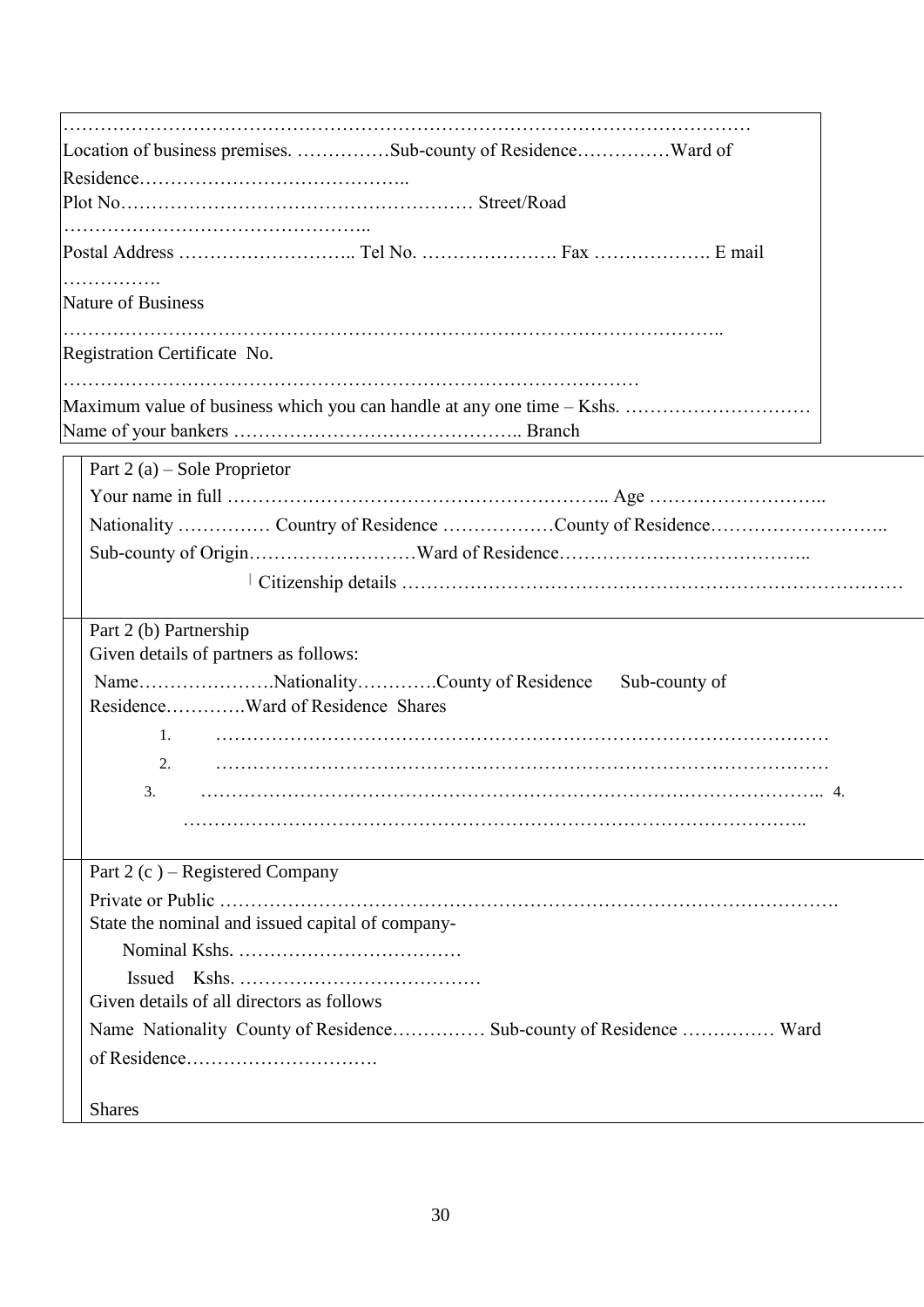If a Kenya Citizen, indicate under "Citizenship Details" whether by Birth, Naturalization or  $\vert$ Registration.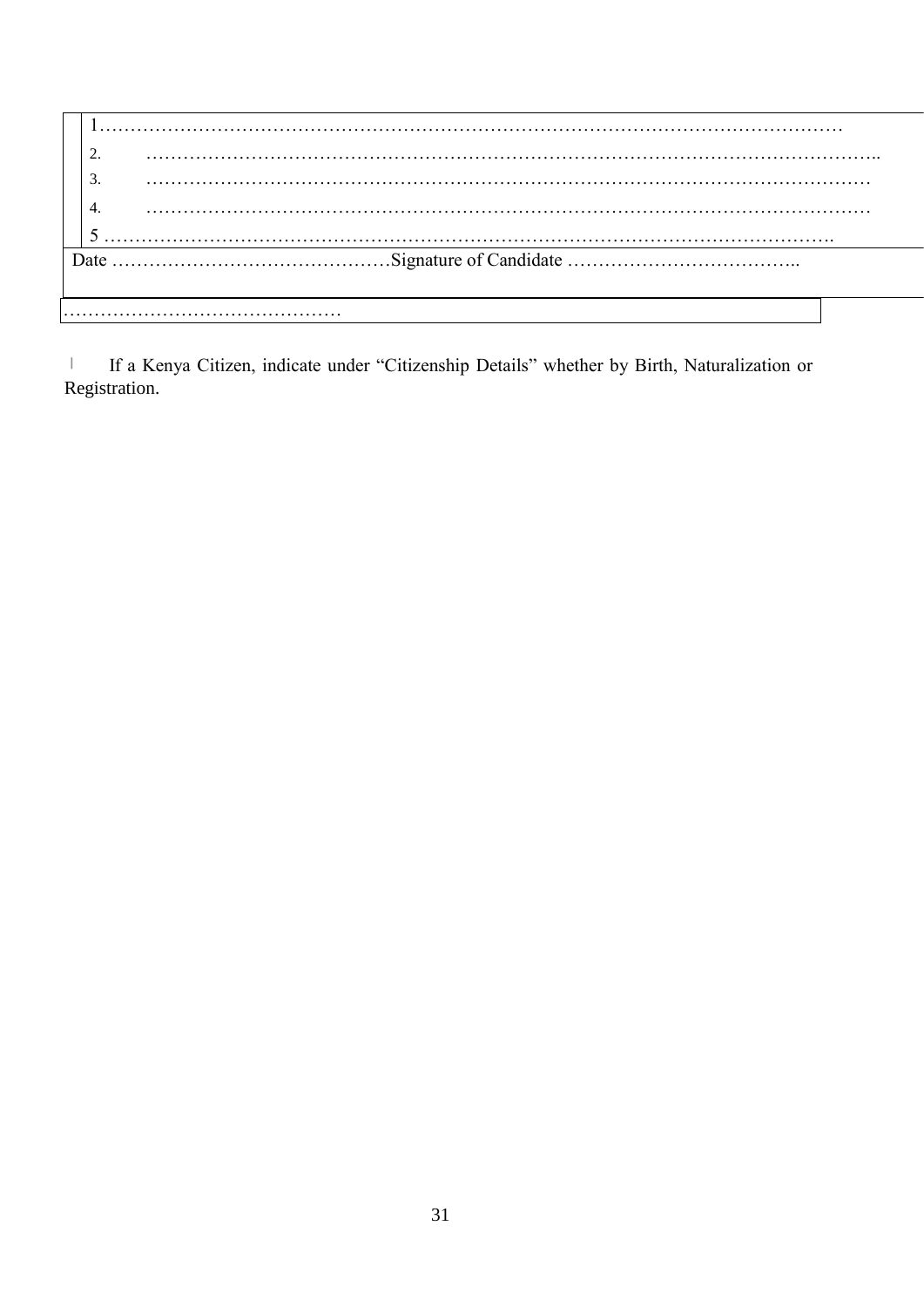# **8.3 SELF-DECLARATION FORM PURSUANT TO SECTION 62 OF PPADA ACT,2015 ANTI-CORRUPTION & ANTI-FRAUDULENT PRACTICE DECLARATION**

We (insert the name of the company / supplier)----------------------------------- declares and guarantees that no offer, gift or payment, consideration or benefit of any kind, which constitutes an illegal or corrupt practice or fraudulent practice has been or will be made to anyone by our organization or agent, either directly or indirectly, as an inducement or reward for the award or execution of this procurement.

We further make a declaration that the documents, certificates, licenses and any other information provided to Kitui county Government in support of this bid are authentic and genuine.

In the event the above is contravened we accept that the following shall apply :

- a) The Person shall be disqualified from entering into a contract for the procurement;
- b) If a contract has already been entered into with the Person, the contract shall be voidable at the option of the county Government of Kitui;
- c) The voiding of a contract by the procuring entity under subsection (b) above does not limit any other legal remedy that the County Government of Kitui may have;
- d) Debarment proceedings shall be instituted in liaison with the PPRA.
- e) We shall take liability for all legal consequences.

#### **NON - DEBARMENT DECLARATION**

We (insert the name of the company / supplier) -------------------------------------declares that we have not been debarred from participating in public procurement proceeding.

#### **CONFLICT OF INTEREST**

We (insert the name of the company / supplier) -------------------------------------declares and guarantees that no director or any person who has any controlling interest in our organization is a Public Officer or State Officer or Member of a Committee/Board of the County Government of Kitui.

Name ………………………………Signature………………………..Date ………………

……………………………………………..

Company Seal / Business Stamp

Commissioner of oaths…………………………………………….

**NB: This form must be filled, signed and submitted by all bidders participating in this tender/quotation and it is a mandatory requirement.**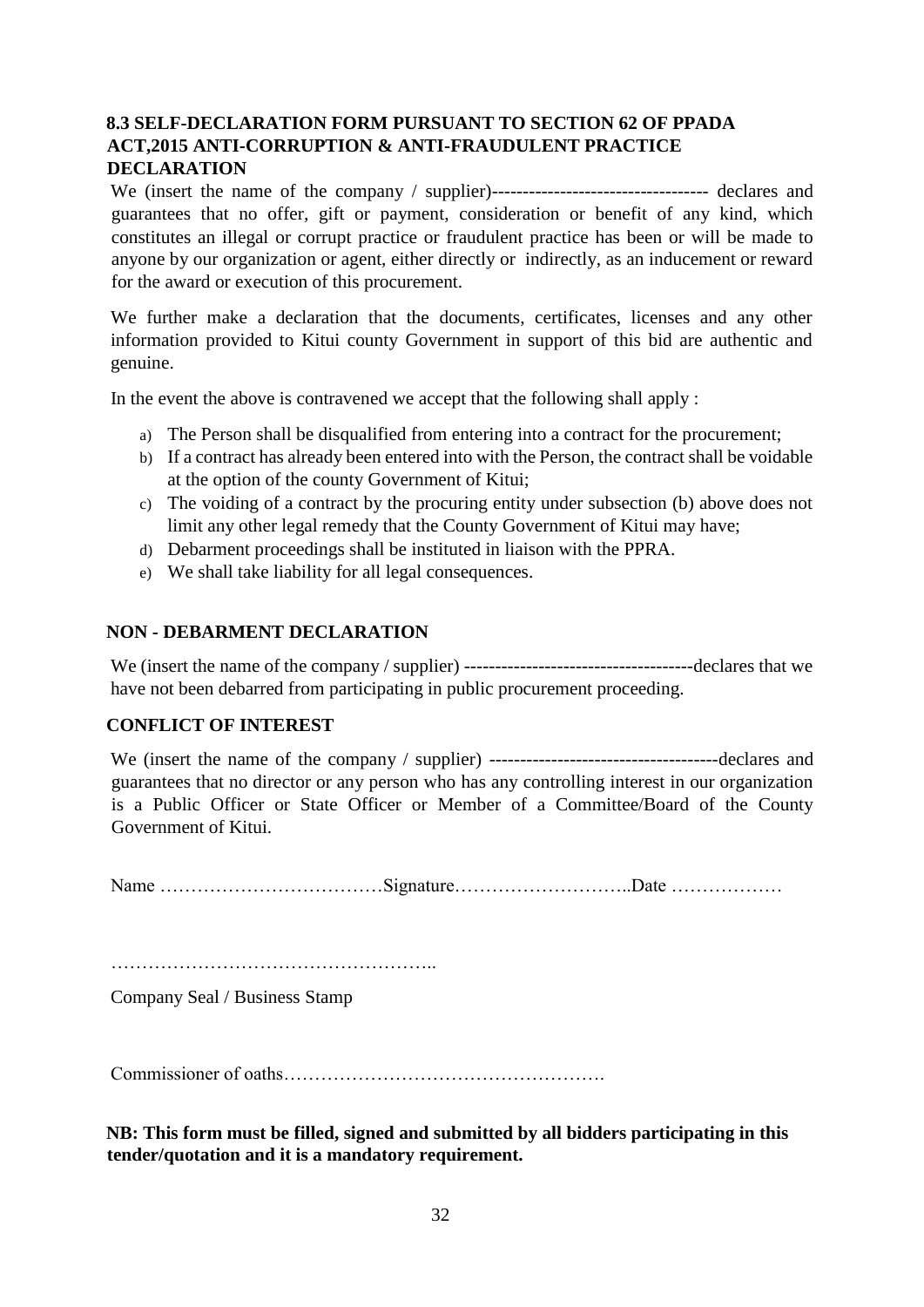#### **8.4 TENDER SECURITY FORM (Where Applicable )**

 Whereas ………………………………………. [*name of the tenderer]*  (hereinafter called "the tenderer") has submitted its tender dated …………. [*date of submission of tender]* for the supply, installation and commissioning of ……………………*[name and/or description of the equipment]* (hereinafter called "the Tender") ……………………………………….. KNOW ALL PEOPLE by these presents that WE ……………………… of ………………………. having our registered office at ………………… (hereinafter called "the Bank"), are bound unto …………….. [*name of Procuring entity*] (hereinafter called "the Procuring entity") in the sum of …………………….. for which payment well and truly to be made to the said Procuring entity, the Bank binds itself, its successors, and assigns by these presents. Sealed with the Common Seal of the said Bank this day of  $\frac{20}{20}$ 

THE CONDITIONS of this obligation are:-

- 1. If the tenderer withdraws its Tender during the period of tender validity specified by the tenderer on the Tender Form; or
- 2. If the tenderer, having been notified of the acceptance of its Tender by the Procuring entity during the period of tender validity:
	- (a) fails or refuses to execute the Contract Form, if required; or
	- (b) fails or refuses to furnish the performance security in accordance with the Instructions to tenderers;

We undertake to pay to the Procuring entity up to the above amount upon receipt of its first written demand, without the Procuring entity having to substantiate its demand, provided that in its demand the Procuring entity will note that the amount claimed by it is due to it, owing to the occurrence of one or both of the two conditions, specifying the occurred condition or conditions.

 This tender guarantee will remain in force up to and including thirty (30) days after the period of tender validity, and any demand in respect thereof should reach the Bank not later than the above date.

*[signature of the bank] (Amend accordingly if provided by Insurance Company)*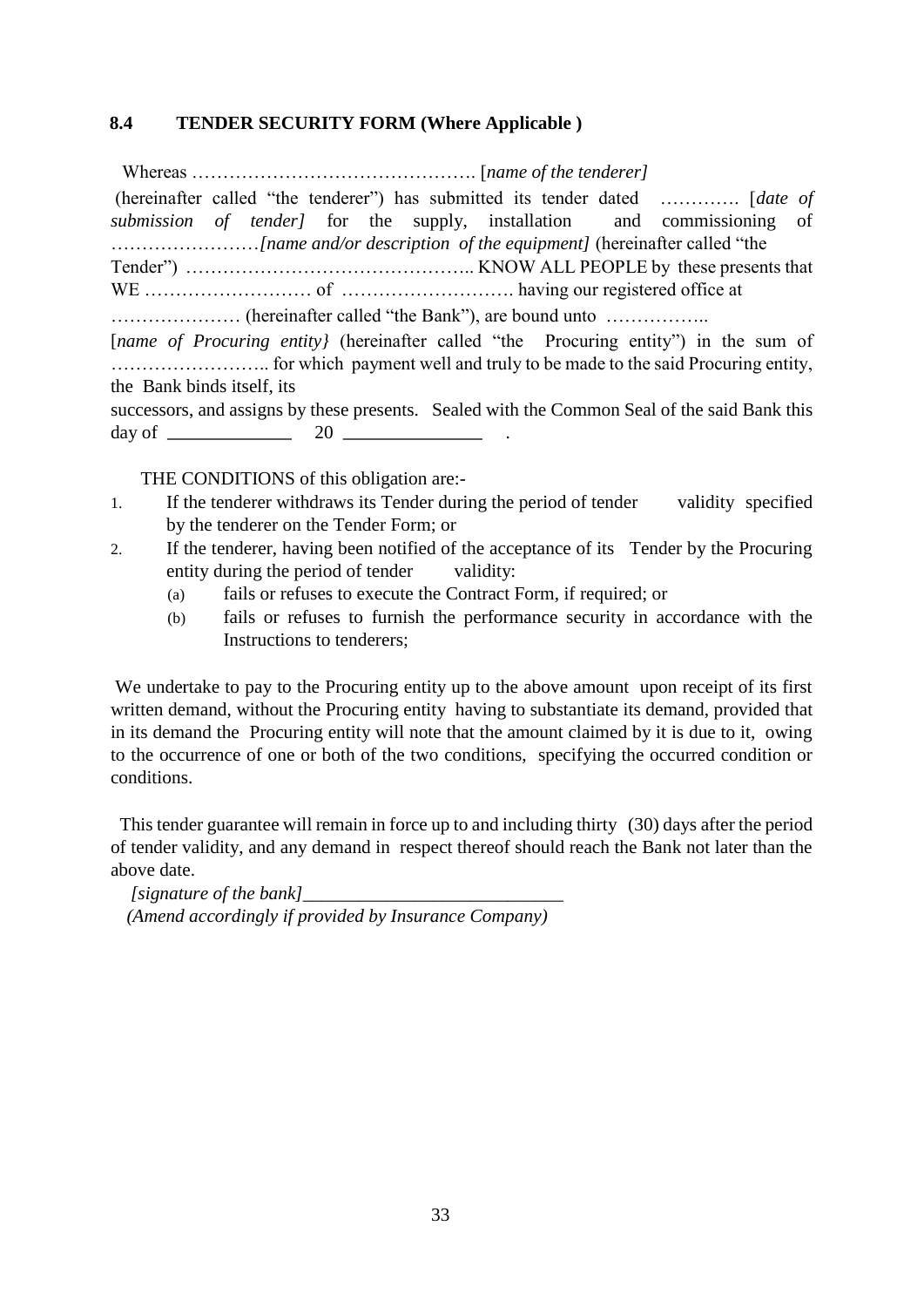# **8.5 CONTRACT FORM**

THIS AGREEMENT made the day of 20 between ……………… [*name of Procurement entity)* of ……….. [*country of Procurement entity]* (hereinafter called "the Procuring entity) of the one part and …………………….. [*name of tenderer]* of ………….. [*city and country of tenderer]*

(hereinafter called "the tenderer") of the other part;

WHEREAS the Procuring entity invited tenders for certain goods ] and has accepted a tender by the tenderer for the supply of those goods in the sum of …………………………… [*contract price in words and figures]* (hereinafter called "the Contract Price).

NOW THIS AGREEMENT WITNESSETH AS FOLLOWS:

1. In this Agreement words and expressions shall have the same meanings as are respectively assigned to them in the Conditions of Contract referred to:

2. The following documents shall be deemed to form and be read and construed as part of this Agreement viz:

- (a) the Tender Form and the Price Schedule submitted by the tenderer
- (b) the Schedule of Requirements
- (c ) the Technical Specifications
- (d) the General Conditions of Contract
- (e) the Special Conditions of contract; and (f) the Procuring entity's Notification of Award

3. In consideration of the payments to be made by the Procuring entity to the tenderer as hereinafter mentioned, the tender hereby covenants with the Procuring entity to provide the goods and to remedy defects therein in conformity in all respects with the provisions of the **Contract** 

4. The Procuring entity hereby covenants to pay the tenderer in consideration of the provisions of the goods and the remedying of defects therein, the Contract Price or such other sum as may become payable under the provisions of the Contract at the times and in the manner prescribed by the contract.

IN WITNESS whereof the parties hereto have caused this Agreement to be executed in accordance with their respective laws the day and year first above written.

| Signed, sealed, delivered by |          | the |  |
|------------------------------|----------|-----|--|
|                              | (for the |     |  |
| Procuring entity             |          |     |  |
|                              |          |     |  |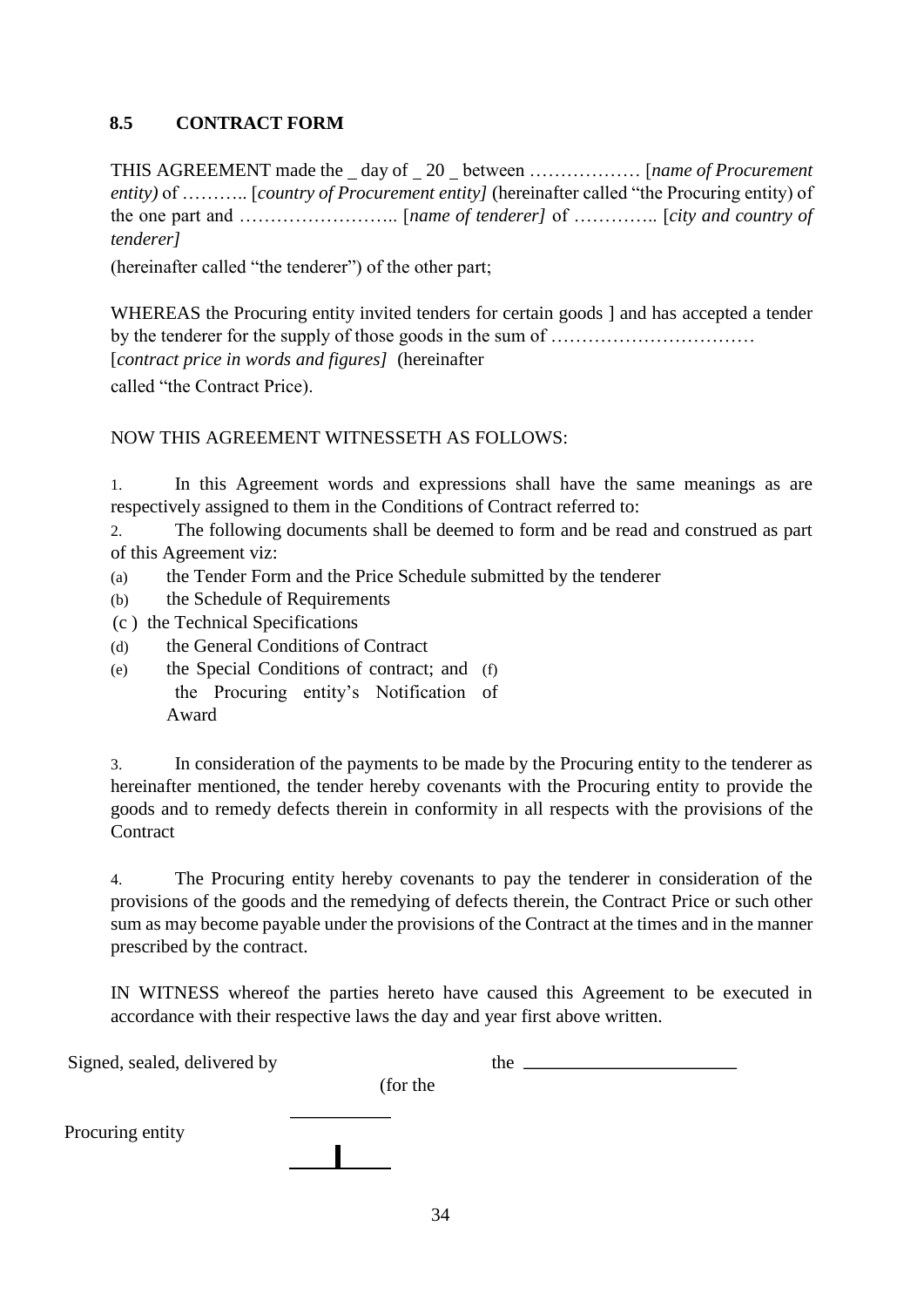Signed, sealed, delivered by the (for the tenderer in the presence of

*(Amend accordingly if provided by Insurance Company)* 

# **8.6 PERFORMANCE SECURITY FORM ..(N/A)**

To …………………………………………. [*name of Procuring entity]* 

 $\overline{a}$ 

WHEREAS …………………………………… [*name of tenderer*] (hereinafter called "the tenderer") has undertaken, in pursuance of Contract No. *[reference number of the contract]* dated 20 to supply ……………………………………………… [*description of goods]* (hereinafter called "the Contract").

AND WHEREAS it has been stipulated by you in the said Contract that the tenderer shall furnish you with a bank guarantee by a reputable bank for the sum specified therein as security for compliance with the Tenderer's performance obligations in accordance with the Contract.

AND WHEREAS we have agreed to give the tenderer a guarantee:

THEREFORE WE hereby affirm that we are Guarantors and responsible to you, on behalf of the tenderer, up to a total of ………………………. [*amount of the guarantee in words and figure]* and we undertake to pay you, upon your first written demand declaring the tenderer to be in default under the Contract and without cavil or argument, any sum or sums within the limits of …………………….. [*amount of guarantee]* as aforesaid, without you needing to prove or to show grounds or reasons for your demand or the sum specified therein.

This guarantee is valid until the <u>equal control of</u> the day of 20

Signed and seal of the Guarantors

*[name of bank or financial institution]* 

*[address]* 

*[date]*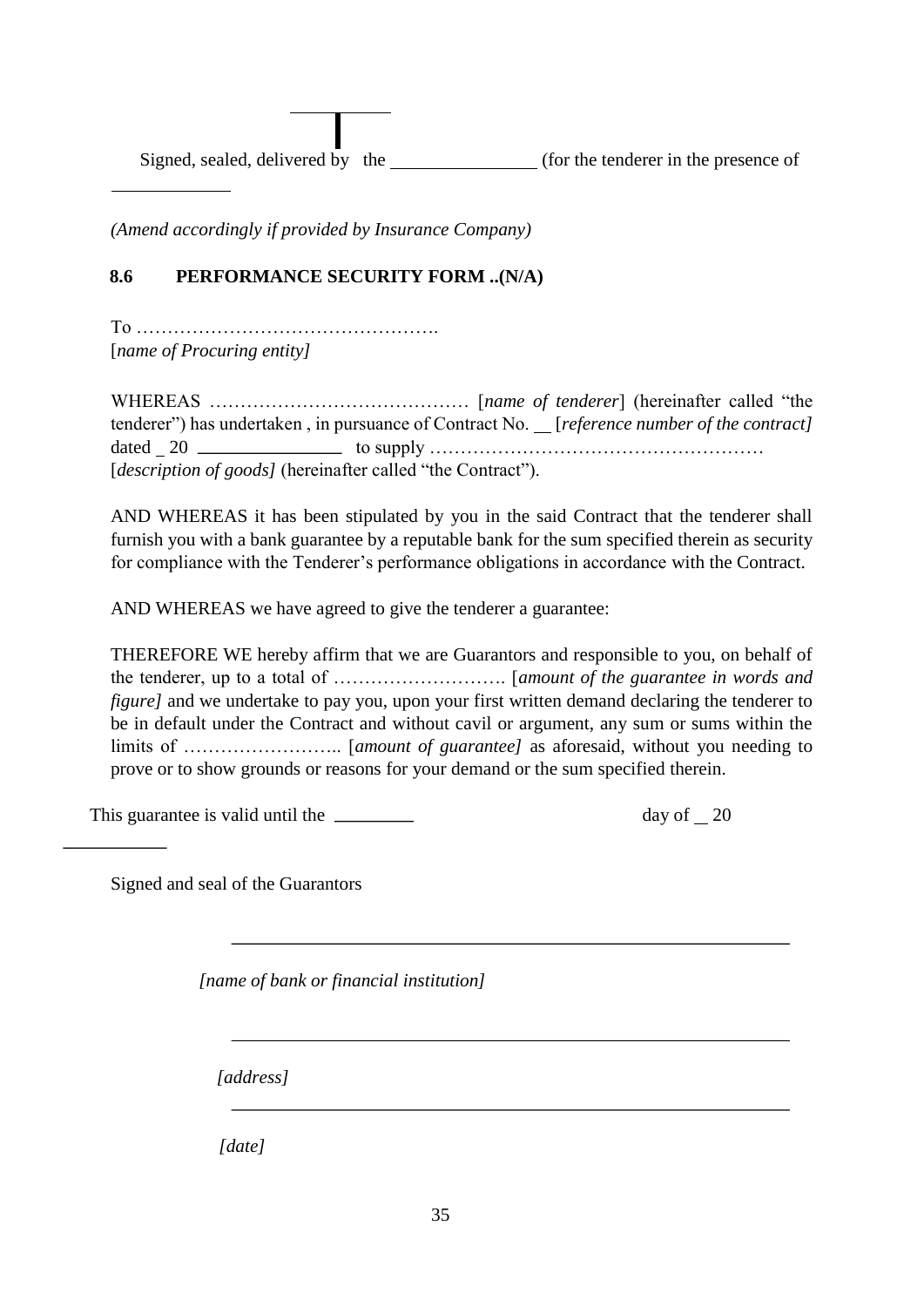# **8.7 BANK GUARANTEE FOR ADVANCE PAYMENT FORM**

To ……………………………… [*name of Procuring entity]* 

*[name of tender] …………………..* 

Gentlemen and/or Ladies:

In accordance with the payment provision included in the Special Conditions of Contract, which amends the

General Conditions of Contract to provide for advance payment, …………………………………………………. [*name and address of tenderer]*(hereinafter called "the tenderer") shall deposit with the Procuring entity a bank guarantee to guarantee its proper and faithful performance under the said Clause of the Contract in an amount of …… …………………. [*amount of guarantee in figures and words].* 

We, the ……………………………. [*bank or financial institutions]*, as instructed by the tenderer, agree unconditionally and irrevocably to guarantee as primary obligator and not as surety merely, the payment to the Procuring entity on its first demand without whatsoever right of objection on our part and without its first claim to the tenderer, in the amount not exceeding …………………… [*amount of guarantee in figures and words]* 

We further agree that no change or addition to or other modification of the terms of the Contract to be performed there-under or of any of the Contract documents which may be made between the Procuring entity and the tenderer, shall in any way release us from any liability under this guarantee, and we hereby waive notice of any such change, addition, or modification.

This guarantee shall remain valid in full effect from the date of the advance payment received by the tenderer under the Contract until ………… [*date]*.

Yours truly,

Signature and seal of the Guarantors

*[name of bank or financial institution]* 

*[address]*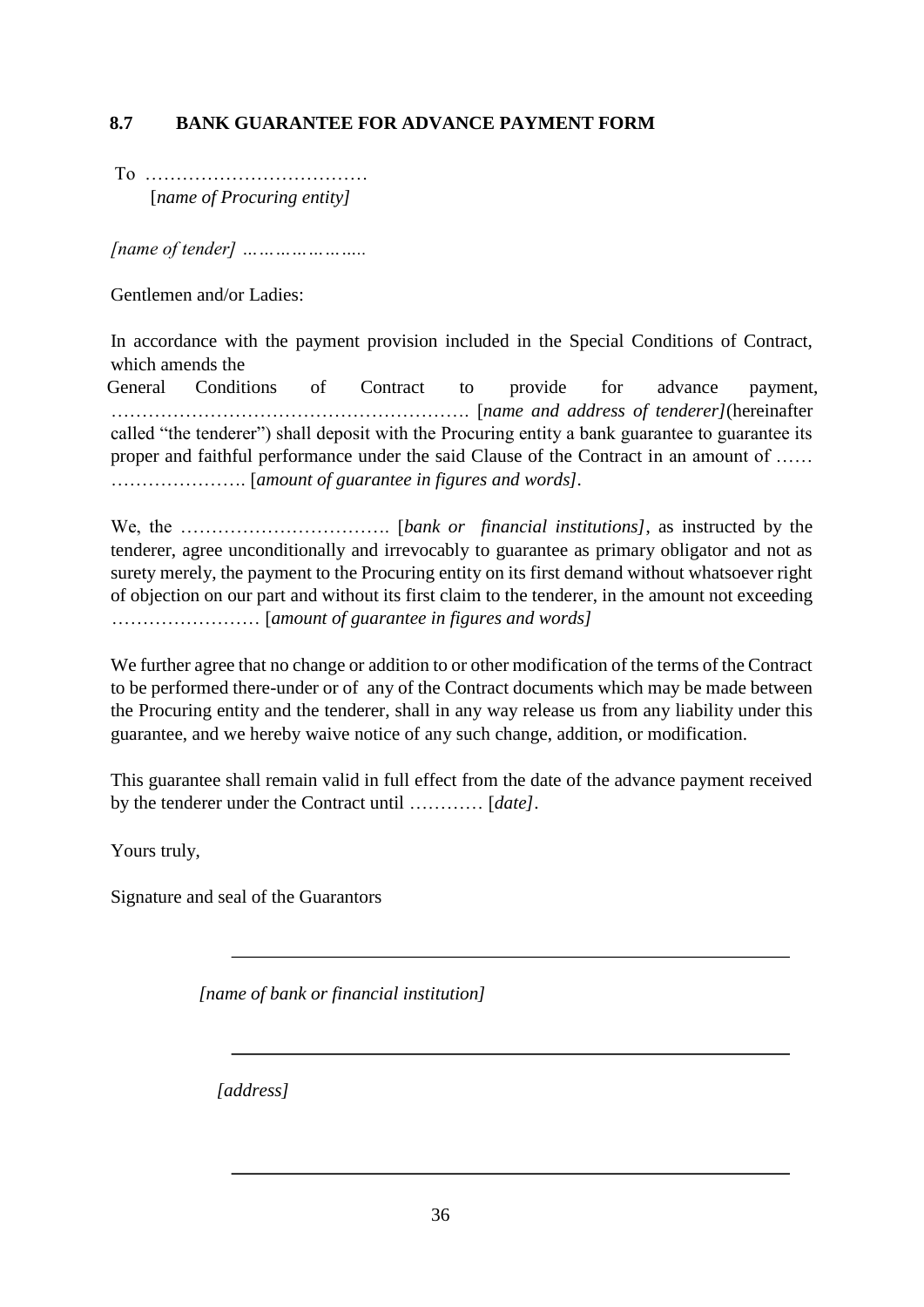*[date]* 

#### **8.8 MANUFACTURER'S AUTHORIZATION FORM**

To [*name of the Procuring entity] ………………….* 

| submit a tender, and subsequently negotiate and sign the Contract with you against tender No. |  |  |
|-----------------------------------------------------------------------------------------------|--|--|
|                                                                                               |  |  |

We hereby extend our full guarantee and warranty as per the General Conditions of Contract for the goods offered for supply by the above firm against this Invitation for Tenders.

[*signature for and on behalf of manufacturer]* 

*Note:* This letter of authority should be on the letterhead of the Manufacturer and should be signed by a person competent.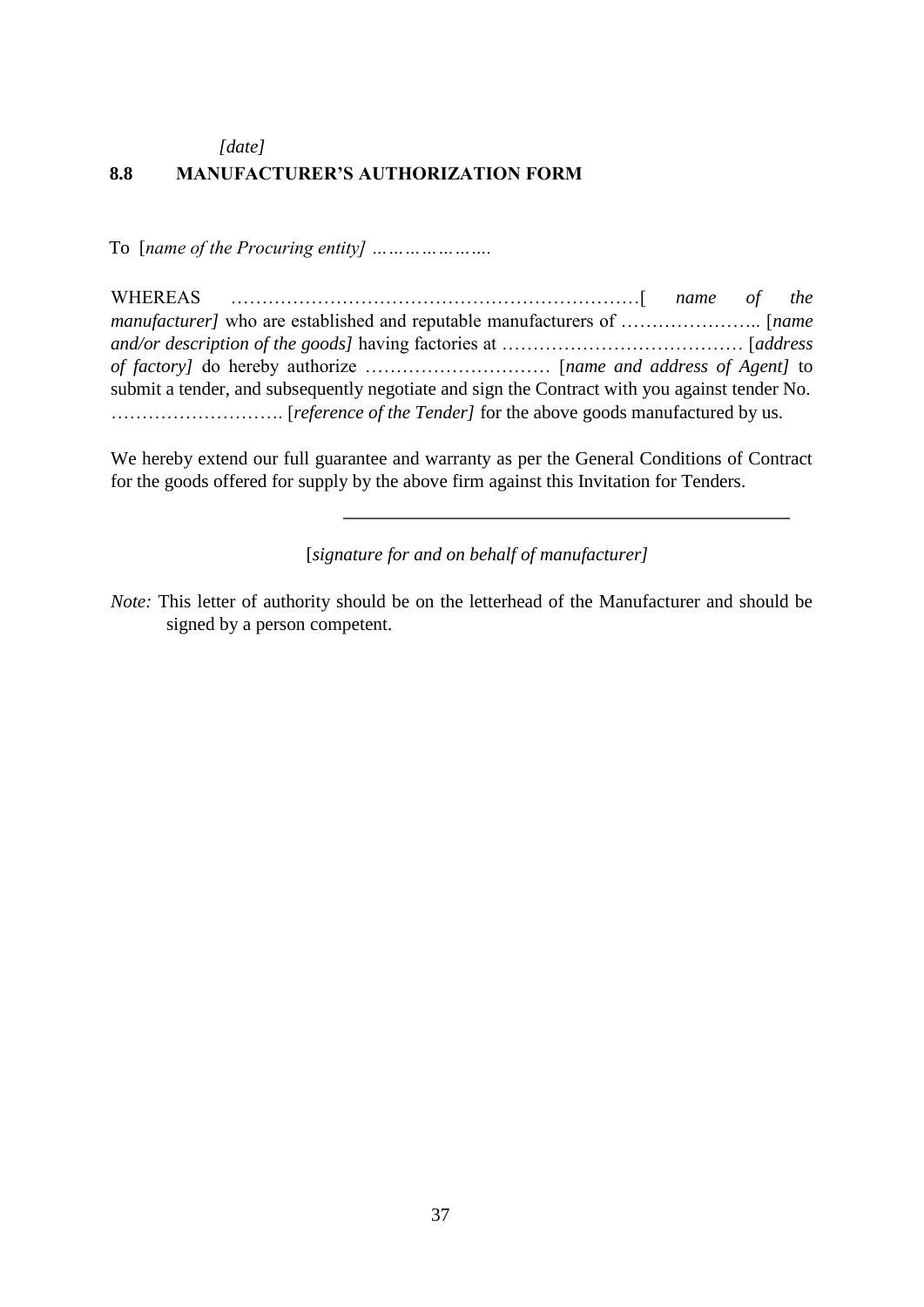# **8.9 LETTER OF NOTIFICATION OF AWARD**

 $\overline{\phantom{a}}$  , and the contract of the contract of the contract of the contract of the contract of the contract of the contract of the contract of the contract of the contract of the contract of the contract of the contrac

Address of Procuring Entity

l,

 $\overline{\phantom{a}}$  To:

Tender Name

This is to notify that the contract/s stated below under the above mentioned tender have been awarded to you.

- 1. Please acknowledge receipt of this letter of notification signifying your acceptance.
- 2. The contract/contracts shall be signed by the parties within 30 days of the date of this letter but not earlier than 14 days from the date of the letter.
- 3. You may contact the officer(s) whose particulars appear below on the subject matter of this letter of notification of award.

*(FULL PARTICULARS)* 

#### SIGNED FOR ACCOUNTING OFFICER

# **8.10 FORM RB 1 REPUBLIC OF KENYA PUBLIC PROCUREMENT ADMINISTRATIVE REVIEW BOARD**

APPLICATION NO…………….OF……….….20……...

#### BETWEEN

…………………………………………….APPLICANT